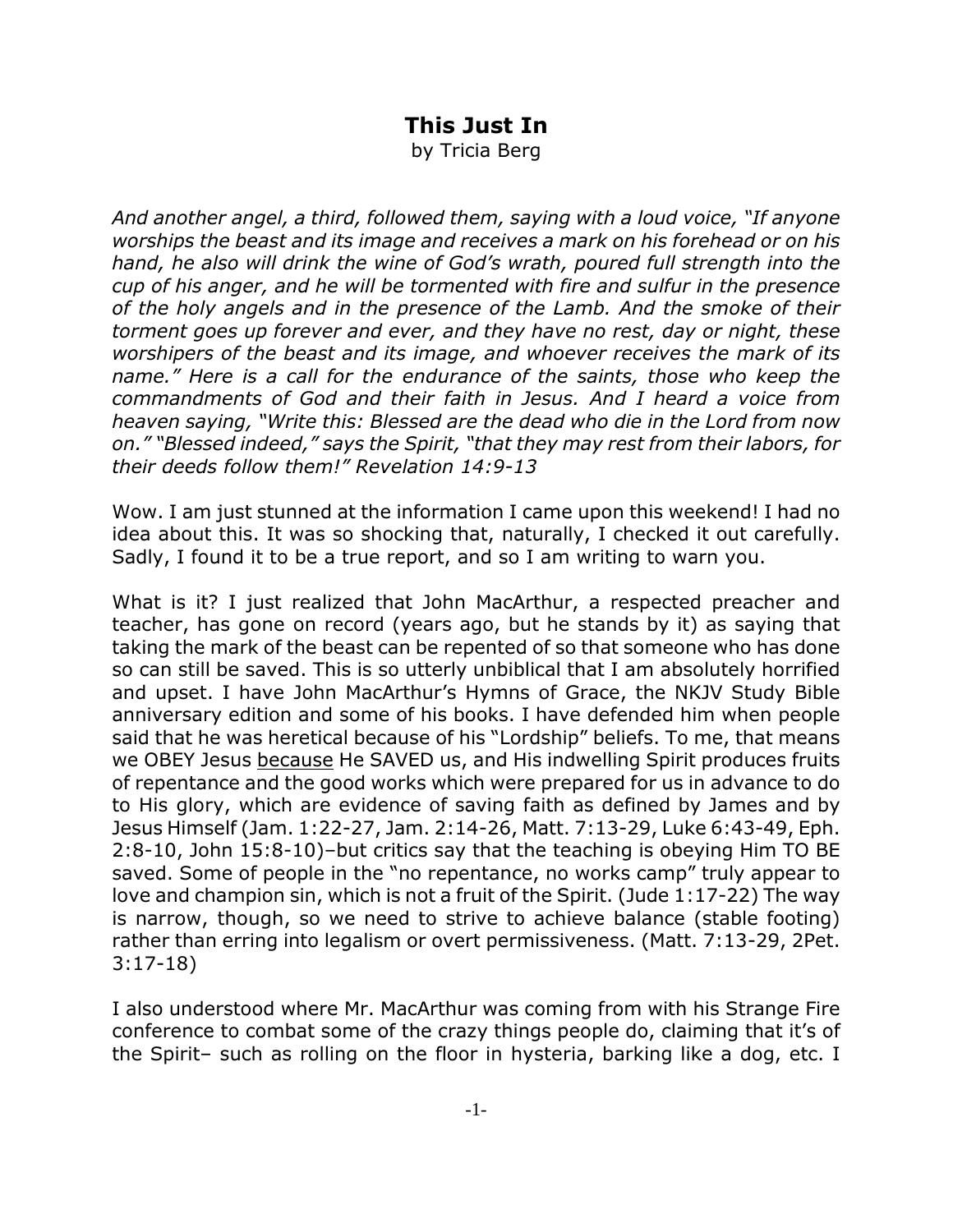disagreed that God took away some of His GENUINE gifts (not faked, as in some cases) during these end times when they are so desperately needed. There are two witnesses prophesying in Rev. 11:3, and so obviously that gift has not ended altogether. One of the stated purposes of Daniel's 70<sup>th</sup> week is to "seal both vision and prophet." Since NONE of that week has been fulfilled as yet, then that gift will NOT cease until then.

*"Seventy weeks are decreed about your people and your holy city, to finish the transgression, to put an end to sin, and to atone for iniquity, to bring in everlasting righteousness, to seal both vision and prophet, and to anoint a most holy place." Daniel 9:24*

But perhaps we just have a difference in definition. Not all prophecy is intended to be added to the Bible, and I don't think anyone is making that claim–even MANY of the amazing things that God spoke to the prophets and did through them in both the Old and New Testaments has NOT been written down. (Psalm 40:5, John 20:30, John 21:25) However, I still understood why Mr. MacArthur felt the need to confront the madness happening in some places–like "gold dust" falling from the ceiling (?) and "worship" that is more like a rock concert, with the focus on the "performers" and self instead of God.

I had some differences with Mr. MacArthur in beliefs on the details of the rapture that I felt, again, might be mostly matters of definition. For example, only the Church of Philadelphia is promised to be kept from the hour of trial (which is the reign of the beast)–so when he says that the entire Church escapes it, I figured he meant everyone who has been tested through persecution and has been found genuine, not needing any further trial. As Paul said, we are not really even able to judge ourselves, but God is just. (1Cor. 4:2-6, 1John 3:19-24, Heb. 6:9-12)

Mr. MacArthur believes that the Church need not be overly concerned about the mark of the beast, since he believes it is part of God's wrath and that the entire church is in heaven at that point. However, the Bible differentiates between "tribulation" and "God's wrath." Jesus said that the signs in the sun, moon and stars will occur AFTER the great tribulation in Matt. 24:29, whereas Joel says that those same things will occur BEFORE the Day of the Lord in Joel 2:30-31. So a dividing line has been established between "tribulation" (which is always for our GOOD, for refining and purifying, as Dan. 11:33-37 and Dan. 12:10 say specifically with regard to the tribulation) and "wrath" (which is God's anger poured out on unbelievers). The intense persecution referred to in seal 5 (Rev. 6:9-11) occurs before the signs in the sun, moon and stars at seal 6 (Rev.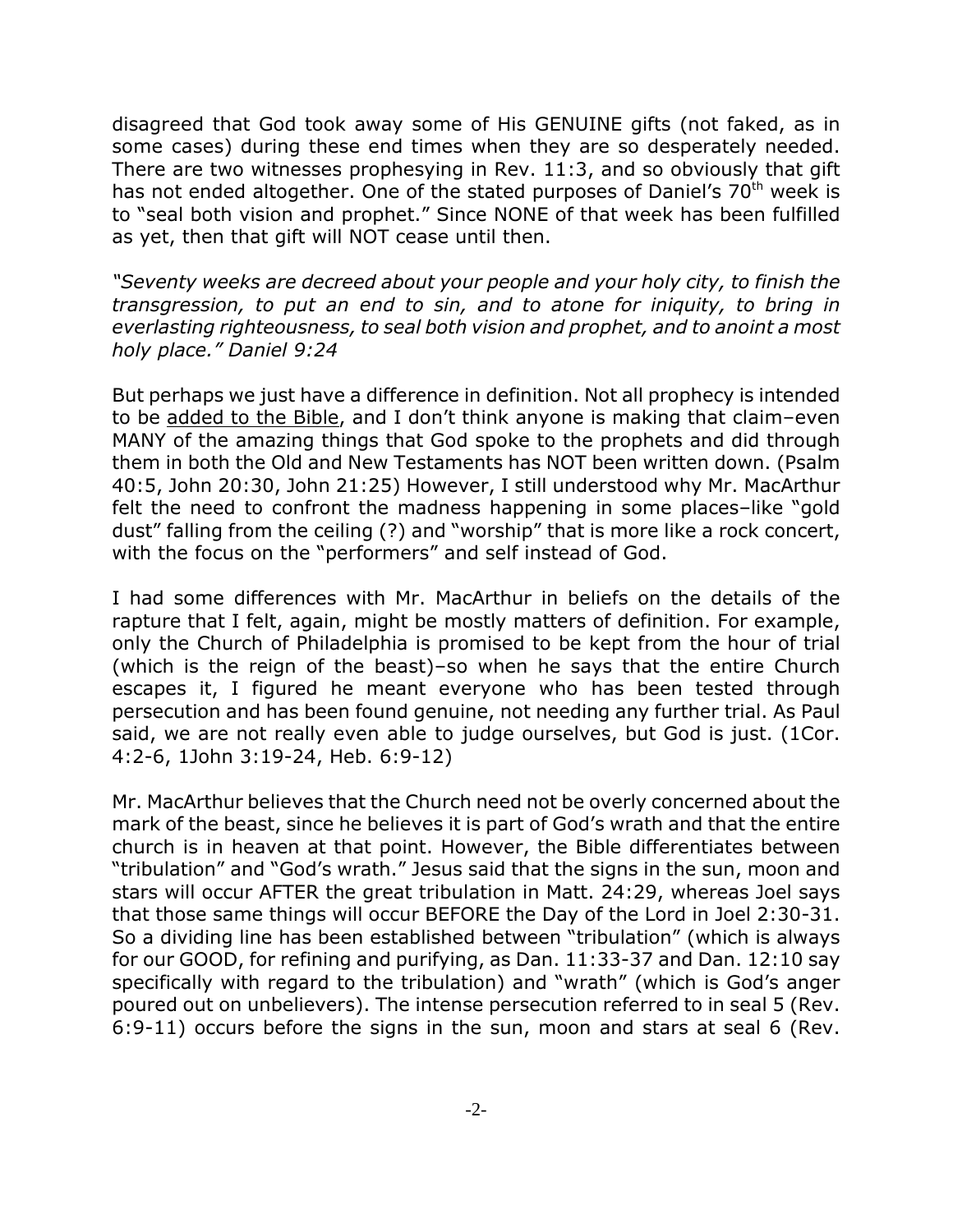6:12-16), which is understood by the inhabitants of the earth at that time as the beginning of God's wrath.

*"Immediately after the tribulation of those days the sun will be darkened, and the moon will not give its light, and the stars will fall from heaven, and the powers of the heavens will be shaken." Matthew 24:29*

*"And I will show wonders in the heavens and on the earth, blood and fire and columns of smoke. The sun shall be turned to darkness, and the moon to blood, before the great and awesome day of the LORD comes." Joel 2:30-31 (Also see the rest of Joel 2, Isa. 13 and Isa. 24:17-23.)*

*When He opened the sixth seal, I looked, and behold, there was a great earthquake, and the sun became black as sackcloth, the whole moon became like blood, and the stars of the sky fell to the earth as the fig tree sheds its winter fruit when shaken by a gale. The sky vanished like a scroll that is being rolled up, and every mountain and island was removed from its place. Then the kings of the earth and the great ones and the generals and the rich and the powerful, and everyone, slave and free, hid themselves in the caves and among the rocks of the mountains, calling to the mountains and rocks, "Fall on us and hide us from the face of him who is seated on the throne, and from the wrath of the Lamb, for the great day of their wrath has come, and who can stand?" Revelation 6:12-17*

If we incorrectly define "wrath" as including the entire tribulation (including Satan's wrath, not God's), then it follows that the Church is not subject to it. (John 3:36, Rom. 1:18-21, Rom. 2:4-11, Rom. 5:9, Eph. 5:6, Col. 3:5-6, 1Thess. 1:9-10) I believe this is a dangerous teaching, as it leaves people unprepared if they do end up being faced with the test–to take the mark, or be taken into captivity or be killed with the sword. (Rev. 13:10, Dan. 11:33, Jer. 15:2, Jer. 43:11) Anyone who says that God wouldn't let His children be tested or even chastised in that way has not read the Bible. How about Joseph? (Gen. 37-50) How about the twelve apostles? (Yes, I know John was not killed, but Paul was, and that makes twelve.) Did God not love them as much as us? That's an absurd thought, right?

Another reason used for saying the entire Church is in heaven for the entire tribulation is because of when "the man of sin" will be revealed. Again, a difference of definition. Is "revealed" when he makes a peaceful treaty and everyone admires him for "saving the day", or is it when he commits the abomination that makes desolation half-way through his "covenant with many" (Dan. 9:27–this is NOT Jesus–He didn't make a 7-year covenant and then break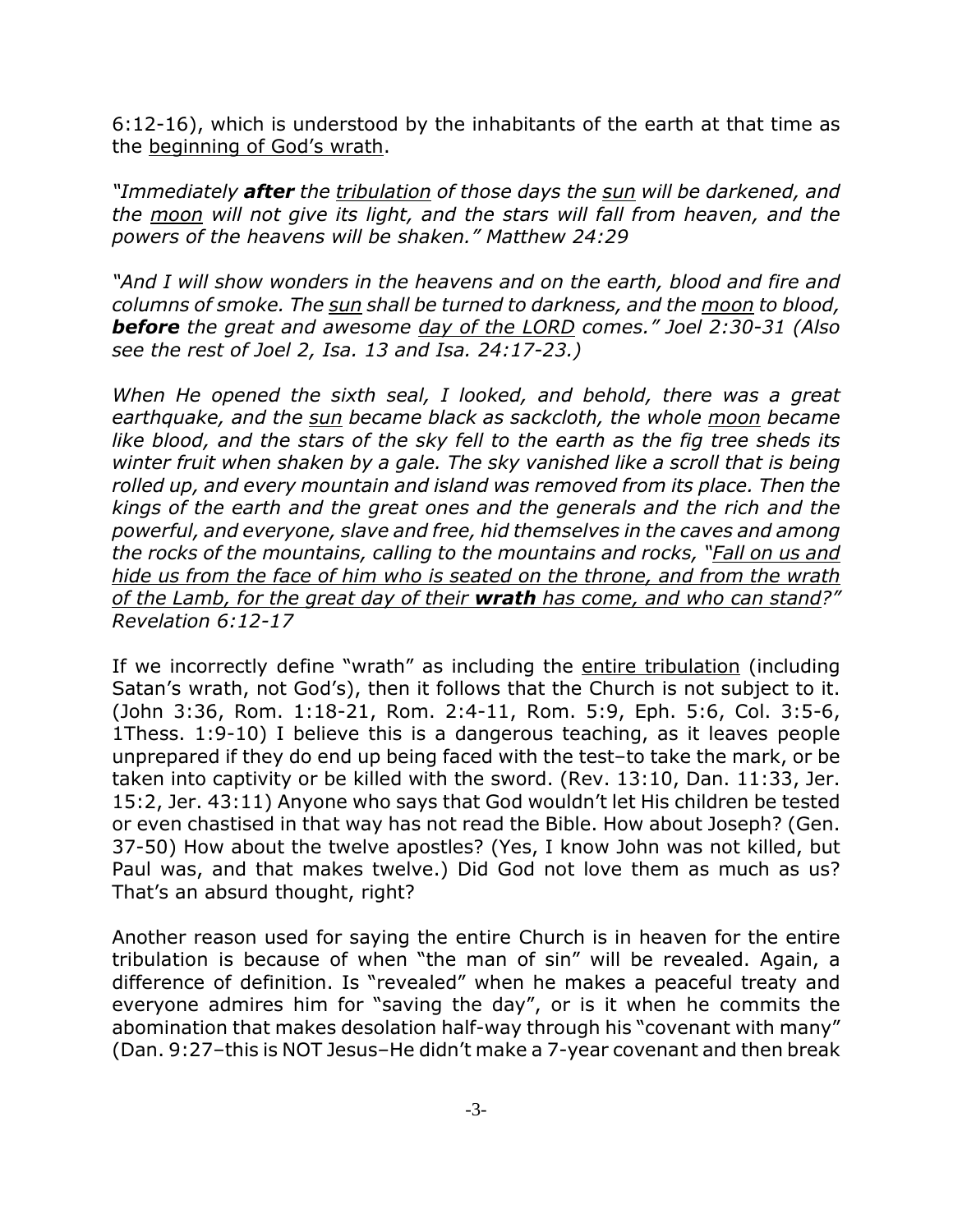it by dying, and the "daily sacrifice" did not end then, either, even though it ceased to be acceptable to God–Jesus was "cut off but not for Himself" at the end of 62 weeks - Dan. 9:26 - there is a big gap between, which is the church age, just as the millennium is inserted without mention between 1Cor. 15:23 and 1Cor. 15:24).

It seems to me that the abomination that makes desolation would be the point when the antichrist is "revealed" since he then displays his true nature (after Satan has fallen from heaven and enters into him as he did Judas - Luke 22:3, John 13:27). It appears to me that these events (Satan falls along with  $\frac{1}{3}$  of heavenly host, abomination of desolation, beginning of hour of trial) happen in rapid succession during the middle of the seven years (Revelation, chapters 12- 13). The abomination is a sign to the Jews in Judea to flee to the mountains. (Matt. 24:15-16, Dan. 11:27-39) They will SEE it, so we know it's not a spiritualized, invisible thing. (And of course, we know that God is not "finished" with Israel and has not replaced them, but the Church is grafted in to their blessings. Rom. 11, Eph. 2:11-22, John 10:16, Isa. 54, Jer. 31, Jer. 33)

One side note, it has come to my attention that the KJV uses "day of Christ" instead of "day of the LORD" in the passage below. That term IS used in passages that appear to deal with Jesus' dealing His own servants in Phil. 1-2, but not here.

*Now concerning the coming of our Lord Jesus Christ and our being gathered together to him, we ask you, brothers, not to be quickly shaken in mind or alarmed, either by a spirit or a spoken word, or a letter seeming to be from us, to the effect that the day of the Lord has come. Let no one deceive you in any way. For that day will not come, unless the rebellion comes first, and the man of lawlessness is revealed, the son of destruction, who opposes and exalts himself against every so-called god or object of worship, so that he takes his seat in the temple of God, proclaiming himself to be God. Do you not remember that when I was still with you I told you these things? And you know what is restraining him now so that he may be revealed in his time. For the mystery of lawlessness is already at work. Only he who now restrains it will do so until he is out of the way. And then the lawless one will be revealed, whom the Lord Jesus will kill with the breath of his mouth and bring to nothing by the appearance of his coming. The coming of the lawless one is by the activity of Satan with all power and false signs and wonders, and with all wicked deception for those who are perishing, because they refused to love the truth and so be saved. Therefore God sends them a strong delusion, so that they may believe what is false, in order that all may be condemned who did not believe the truth but had pleasure in unrighteousness. 2 Thessalonians 2:1-12*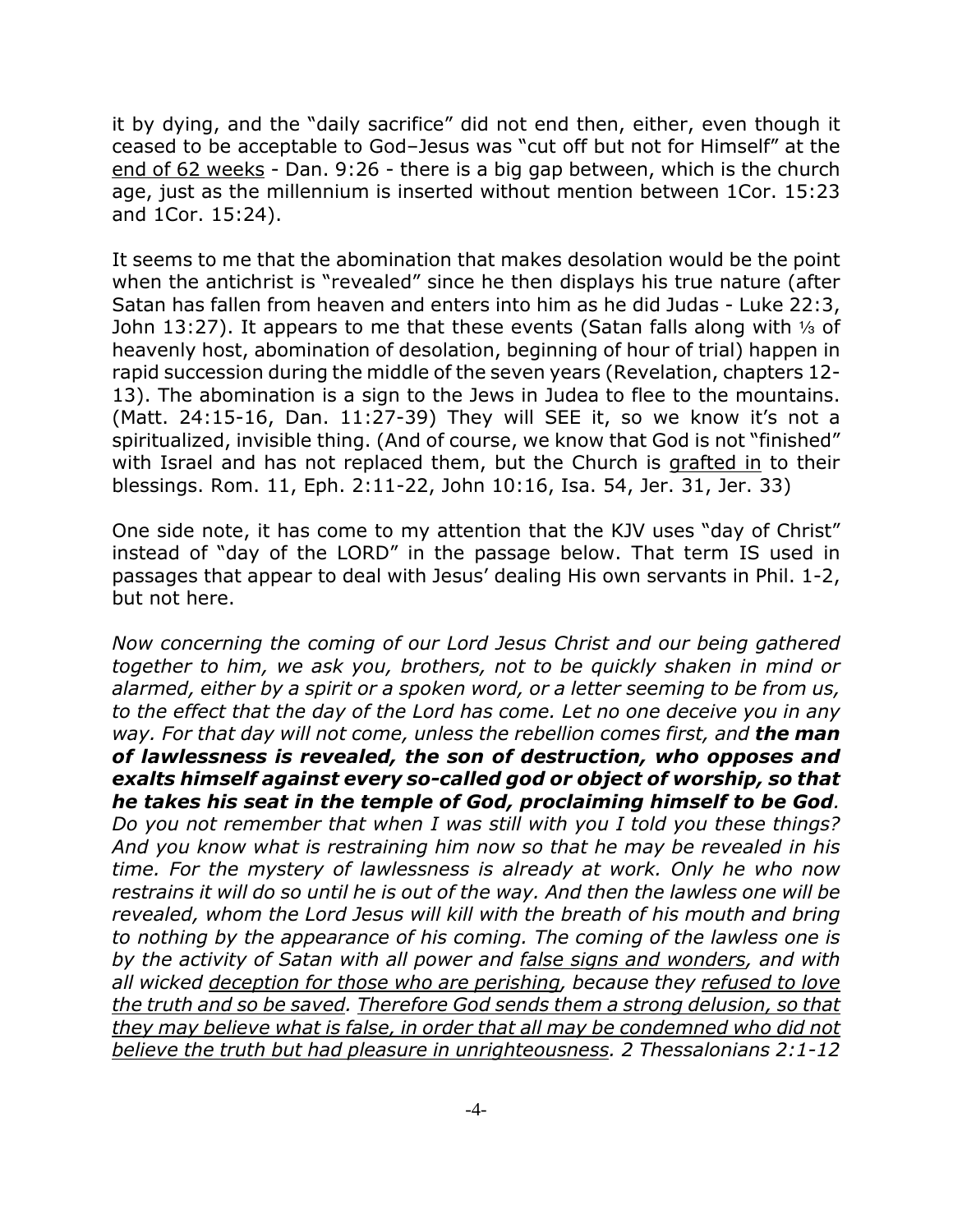I have to ask the obvious. How on earth is anyone going to "repent" of taking the mark (which we have NO reason to believe can be removed at all) when they have received a great delusion from God to believe the lie because they delighted in sin and hated the truth? How is someone who has been deceived BECAUSE their name is NOT in the Lamb's Book of Life going to REPENT of having taken the mark?

Mr. MacArthur says that this is not the "unpardonable sin" of blaspheming the Holy Spirit. It isn't? Let's review what that is, shall we? The Jews accused Jesus of doing miracles by the power of Satan. (Matt. 12:22-32) Satan will be doing miracles by his own power and people will be worshiping him as God. (John 5:42-43) That sounds like it fits the description to me, not to mention the mark is not only to buy and sell. It is a symbol that the person accepting it acknowledges Satan as "god." We CANNOT eat from the table of demons AND the Lord. Our God is a jealous God. The Israelites who worshiped the golden calf at the base of the mountain PERISHED. (1 Cor. 10:1-22)

Paul strove to obey the entire law before Jesus made him His own (Acts 22:3, Acts 9:16, Phil. 3:12), but still called himself a former blasphemer. Why? Because like his fellow Jews, he attributed the works of Jesus to the devil. He believed that the true Son of God was a blasphemer for making that claim, and he sought to wipe out His followers. (John 10:31-33) But Jesus personally corrected Paul's erroneous beliefs, which were out of ignorance. How will someone during the hour of trial claim ignorance when an angel from heaven sets the record straight right from the start? (Rev. 14:9-13)

*Jesus answered: "Watch out that no one deceives you. For many will come in my name, claiming, 'I am the Messiah,' and will deceive many. You will hear of wars and rumors of wars, but see to it that you are not alarmed. Such things must happen, but the end is still to come. Nation will rise against nation, and kingdom against kingdom. There will be famines and earthquakes in various places. All these are the beginning of birth pains. Then you will be handed over to be persecuted and put to death, and you will be hated by all nations because of me. At that time many will turn away from the faith and will betray and hate each other, and many false prophets will appear and deceive many people. Because of the increase of wickedness, the love of most will grow cold, but the one who stands firm to the end will be saved." Matthew 24:4-13*

These are serious issues! Mr. MacArthur is using the wisdom of men to reason out that in his own personal understanding, many are saved during the tribulation and so God "has to" let them repent or things couldn't unfold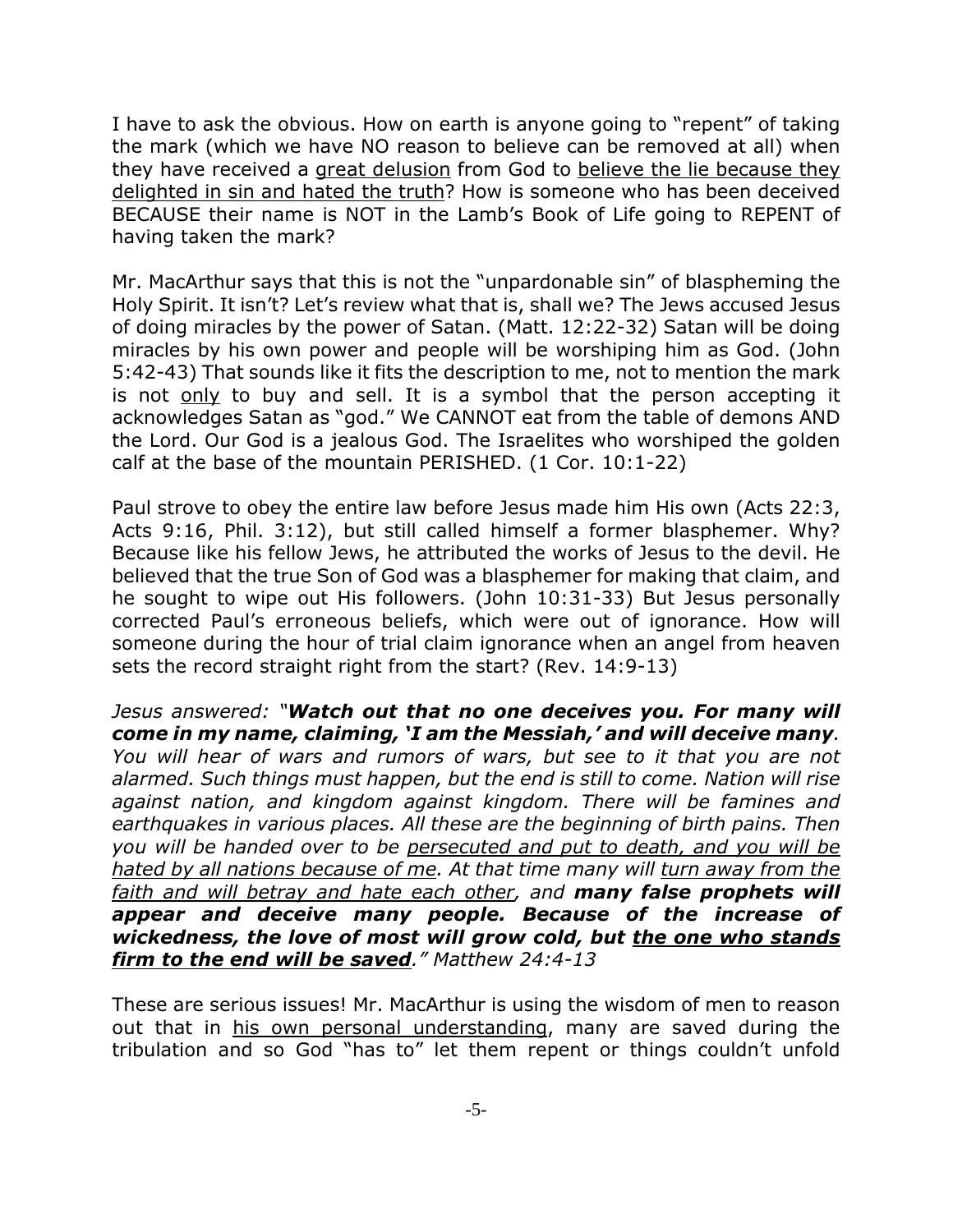according to his own fallible understanding. Part of it was covered above, that the group in Rev. 7:9-17 "can't" be the Church, since that doesn't fit his viewpoint on the ENTIRE Church not going through ANY tribulation. I would really like to see him explain this to the early church. One reason the Thessalonians needed to be reassured that the Day of the Lord wasn't already at hand is that they were undergoing such severe persecution that it seemed that way. (2Thess. 1:4-2:2) What Paul tells them, in effect, is that their suffering is a GOOD sign, because it shows that they are being made worthy of His calling. ( Phil.1:27-30)

*Also it was allowed to make war on the saints and to conquer them. And authority was given it over every tribe and people and language and nation, and all who dwell on earth will worship it, everyone whose name has not been written before the foundation of the world in the book of life of the Lamb who was slain. ... 13 It performs great signs, even making fire come down from heaven to earth in front of people, and by the signs that it is allowed to work in the presence of the beast it deceives those who dwell on earth, telling them to make an image for the beast that was wounded by the sword and yet lived. Revelation 13:7-8, 13-14*

Jesus said to cut off whatever part of your body causes you to sin, and we are His Body. (Matt. 18:7-9) Does He give us advice that He is not willing to take? He also said that He will cut apart the unfaithful servant and throw him into the darkness outside (Matt. 24:44-51, 25:24-30) That Greek word for "cut apart" is where we get the word "dichotomy" from. So there is a division involved. Perhaps that person is being cut from the Body of Christ? He clearly did NOT abide in Jesus' love and bear fruit as we were instructed to do in John 15:1-14. Jesus warned in advance that to abide, we must obey His commands (which He summarized into two that will fulfill them all - Mark 12:28-34, Rom. 13:8-10) and bear fruit (of the Spirit's indwelling), or be thrown out and burned. We can't just say we don't like that teaching and only listen when He says:

*"All that the Father gives me will come to me, and whoever comes to me I will never cast out. For I have come down from heaven, not to do my own will but the will of him who sent me. And this is the will of him who sent me, that I should lose nothing of all that he has given me, but raise it up on the last day. For this is the will of my Father, that everyone who looks on the Son and believes in him should have eternal life, and I will raise him up on the last day." John 6:37-40*

How do we reconcile the two teachings? I believe there are a few things that can help us figure it out. One is the obvious difference between His casting out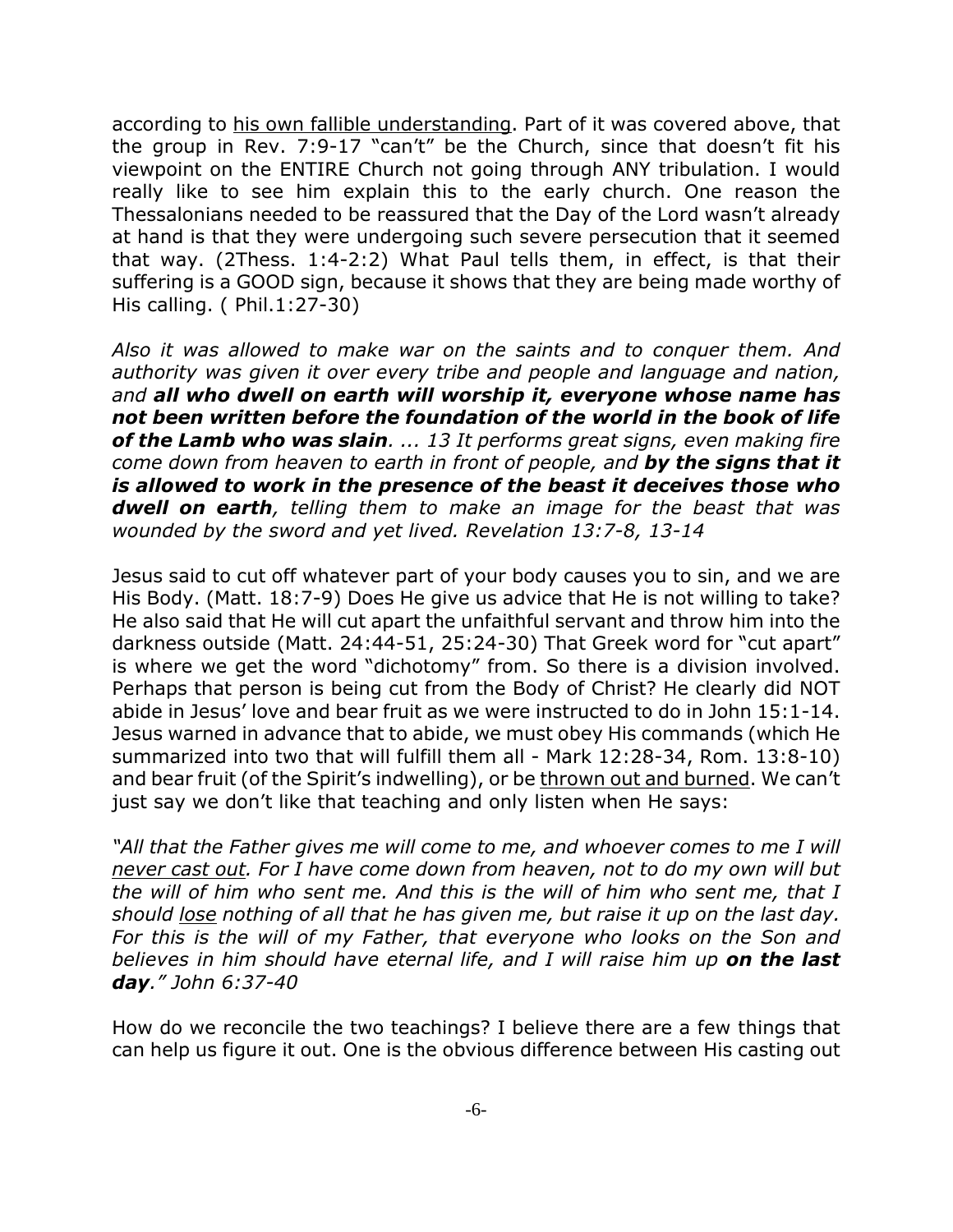or allowing someone to be snatched from His hand and a person wrestling themselves out of His hand (or "despising their birthright" as Esau did). But what about His saying in one place He will NEVER cast out those who come to Him and saying the one who doesn't bear fruit will be thrown out? We can either say that the one who was thrown out never really came to Him, but was a false confessor (very possible, but they are "cut off" which makes it sound like they were "attached to the vine" at one time), or another possibility is to examine our understanding of what is meant by "last day."

Paul said that he was "striving" to be found IN Jesus (and all who are mature should join him in this line of thinking), to share in His suffering so that he could attain to the resurrection. This involves fighting the good fight and running the good race. If we live as enemies of the cross and our "god is our belly" we will be destroyed (sounds like unfruitful branches being burned). (Phil. 3:7-21) "Compete by the rules" and suffer in order to receive the crown [like Philadelphia] and the first share of the crops. Paul cryptically tells Timothy to ask God for understanding of the saying. (2Tim. 2:3-7) We must put off sin and run the race with endurance, not trading in our firstborn inheritance for a "bowl of soup" (gratification of our flesh and sinful nature) like Esau. (Heb. 12)

*Do you not know that in a race all the runners run, but only one receives the prize? So run that you may obtain it. Every athlete exercises self-control in all things. They do it to receive a perishable wreath, but we an imperishable. So I do not run aimlessly; I do not box as one beating the air. But I discipline my body and keep it under control, lest after preaching to others I myself should be disqualified. 1 Corinthians 9:24-27*

Since we know that we can't earn salvation, and everyone will be resurrected–even unbelievers, Paul was obviously referring to something else. I believe that "something" is the FIRST resurrection. (Rev. 20:4-6) Everyone else (and I think that includes people who did not overcome, but will enter as through the fire - 1Cor. 3:11-18) will be resurrected on the "last day." (Rev. 20:7, Rev. 20:11-15) I believe that a foreshadow of this was enacted by Jesus in John 7:2, John 7:37-39, Rev. 22:1, Rev. 22:17) This would fulfill the "last great day" of the Feast of Tabernacles, God with us–the rest of the days of which will have been fulfilled by Jesus' millennial reign. Then will begin eternity. (1Cor. 15:24-28)

So then this may help to reconcile "all who *call on the name of the Lord* will be saved" with "not everyone who *calls me 'Lord, Lord'* will enter the kingdom. Jesus will remove *all that causes sin* from His kingdom. (Matt. 13:41-43 again, "he who has ears" should listen, as in the letters to the churches.) Am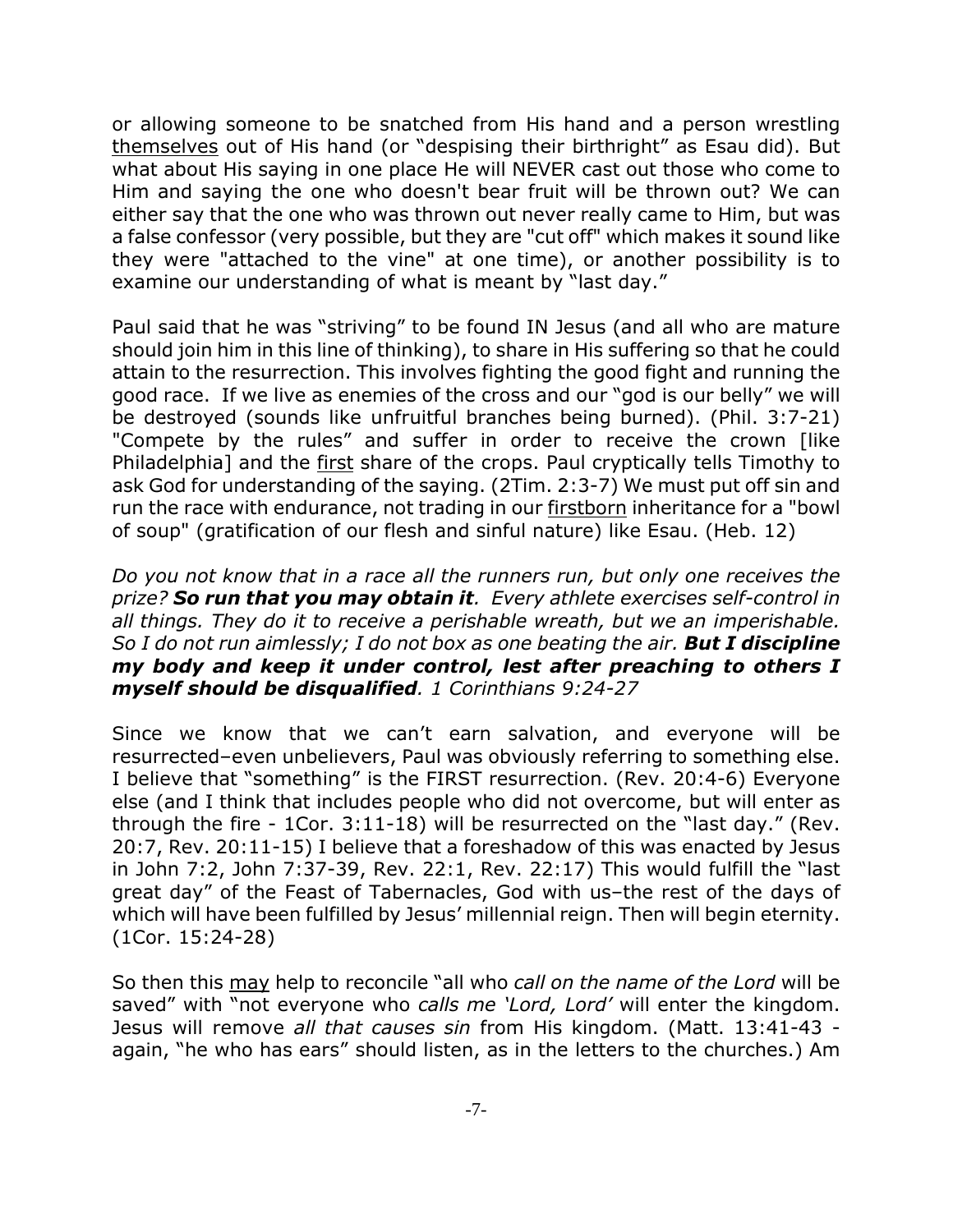I saying that false confessors should expect ANYTHING (except wrath) from Jesus? No. But I am saying that it is necessary to overcome to enter the kingdom, and that involves putting Jesus FIRST. It really comes down to who and what you love. Read chapters 14 and 15 of John carefully. We're not keeping the letter of the law in order to save ourselves (impossible!) or even prove to Jesus that we love Him. We're simply pouring ourselves out for Him because that's what He did for us, because we love Him who first loved us. (2Tim. 4:6, Matt. 26:26-28, 1John 4:8-10, 1Pet. 1:8-9, 2Cor. 6:11-13) We don't show someone our love by constantly disregarding their wishes. If our hearts are truly "circumcised," then we will worship God in truth and spirit, not with empty words or rituals. (Rom. 2:28-29, John 4:23, Mark 7:6-9)

*Therefore, since we have been justified by faith, we have peace with God through our Lord Jesus Christ. Through Him we have also obtained access by faith into this grace in which we stand, and we rejoice in hope of the glory of God. Not only that, but we rejoice in our sufferings, knowing that suffering produces endurance, and endurance produces character, and character produces hope, and hope does not put us to shame, because God's love has been poured into our hearts through the Holy Spirit who has been given to us. For while we were still weak, at the right time Christ died for the ungodly. For one will scarcely die for a righteous person—though perhaps for a good person one would dare even to die—but God shows his love for us in that while we were still sinners, Christ died for us. Romans 5:1-8*

*For we ourselves were once foolish, disobedient, led astray, slaves to various passions and pleasures, passing our days in malice and envy, hated by others and hating one another. But when the goodness and loving kindness of God our Savior appeared, he saved us, not because of works done by us in righteousness, but according to his own mercy, by the washing of regeneration and renewal of the Holy Spirit, whom he poured out on us richly through Jesus Christ our Savior, so that being justified by his grace we might become heirs according to the hope of eternal life. The saying is trustworthy, and I want you to insist on these things, so that those who have believed in God may be careful to devote themselves to good works. These things are excellent and profitable for people. Titus 3:3-8*

For myself, I like to always keep in mind that no one can contribute to their own salvation–Jesus paid it all–but a true child of God will have the desire to know and do God's will, showing evidence of saving faith. (1John 2-3, 2Pet. 1:8-9) Remember, all ten virgins had oil at the outset in Matt. 25:1-13. The oil represents the word of God which is a light to our feet and lamp for our path (Psalm 119:105)–just what the virgins NEED when they hear the midnight cry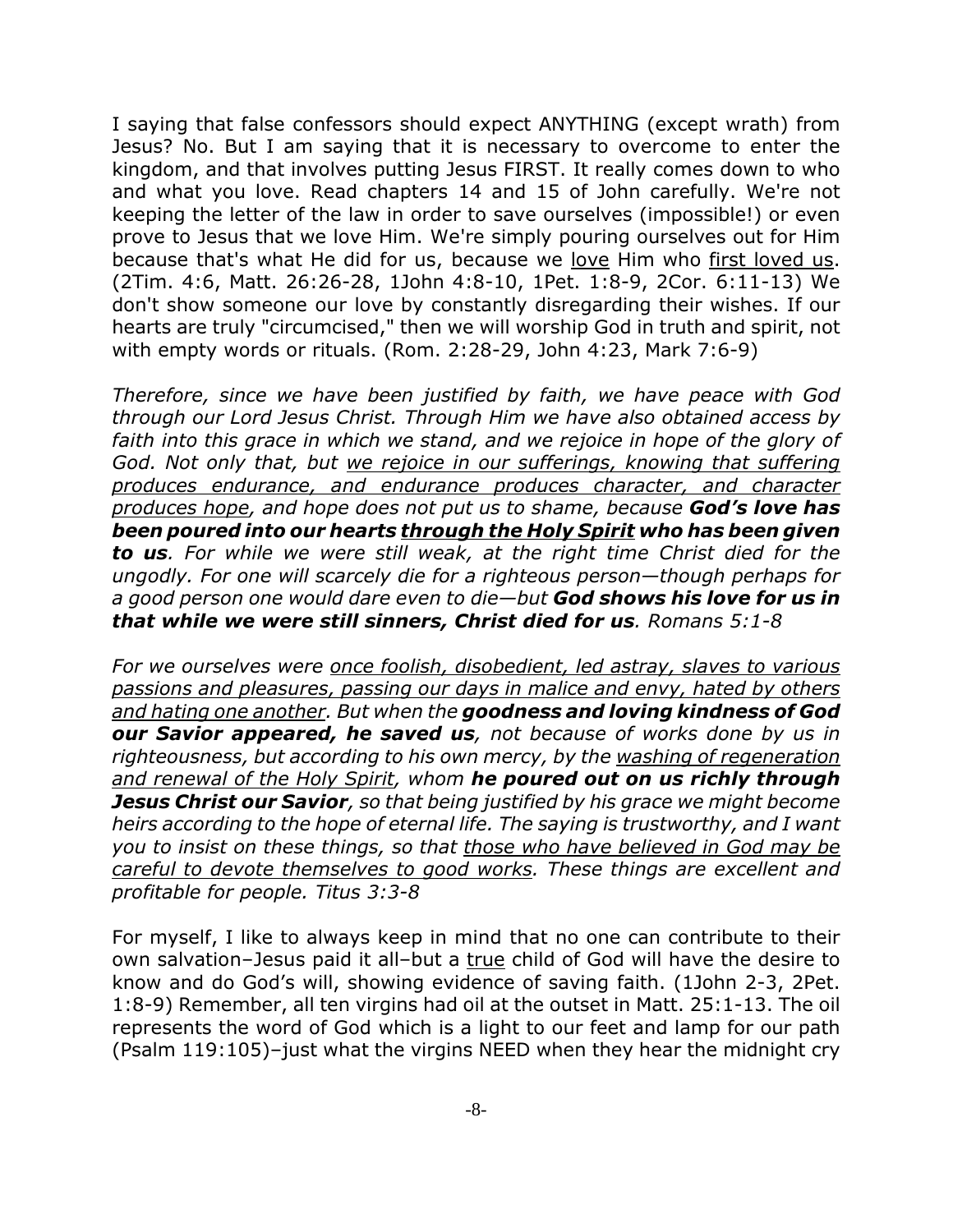to meet the bridegroom. Faith comes from hearing the word of God, and if we don't, then we take chances with the most valuable possession we ever had or ever will have. Definitely not worth it! (Some denominations teach that faith comes also by observing the Lord's Supper or water baptism, but that is not found in the Bible.)

This next passage was written to the Levites. Can we learn anything from it? I believe we can, since we are a royal priesthood, therefore everything we do and say reflects on the glorious God we serve. (1Pet. 2:9-12) I see this same scenario described in the passage below happening today. People look around themselves and think that nothing bad happens to people who care nothing about pleasing God. Even many believers go along with the flow and say there's no need to exercise self-control–it's all covered by grace (but one of the fruits of the indwelling Spirit is self-control, so what does that say about people who don't exhibit it and even criticize those who care about holiness, calling them "self-righteous"?) (Gal. 5:16-25, Rom.6, Heb. 12:14, Rom. 8:9)

*"Your words have been hard against me, says the LORD. But you say, 'How have we spoken against you?' You have said, 'It is vain to serve God. What is the profit of our keeping his charge or of walking as in mourning before the LORD of hosts? And now we call the arrogant blessed. Evildoers not only prosper but they put God to the test and they escape.'" Then those who feared the LORD spoke with one another. The LORD paid attention and heard them, and a book of remembrance was written before him of those who feared the LORD and esteemed his name. "They shall be mine, says the LORD of hosts, in the day when I make up my treasured possession, and I will spare them as a man spares his son who serves him. Then once more you shall see the distinction between the righteous and the wicked, between one who serves God and one who does not serve him." Malachi 3:13-18* (Also see John 12:26)

*For the grace of God has appeared, bringing salvation for all people, training us to renounce ungodliness and worldly passions, and to live self-controlled, upright, and godly lives in the present age, waiting for our blessed hope, the appearing of the glory of our great God and Savior Jesus Christ, who gave himself for us to redeem us from all lawlessness and to purify for himself a people for his own possession who are zealous for good works. Declare these things; exhort and rebuke with all authority. Let no one disregard you. Titus 2:11-15*

God doesn't let us go or let anyone take us from Him, that is true–but those examples are external things outside of our control, such as severe persecution.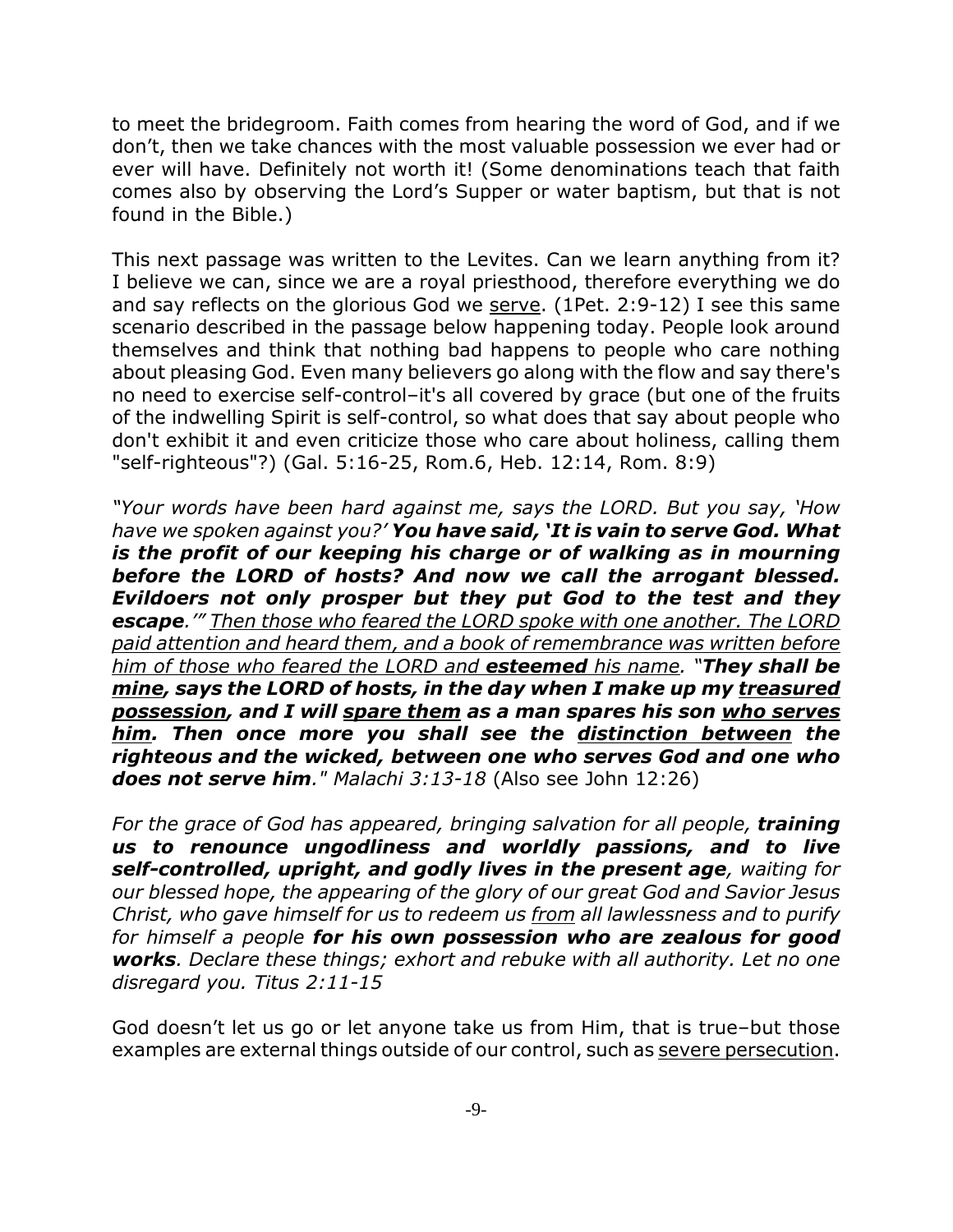(Rom. 8:31-39, Acts 5:41, Rom. 8:16-17, Heb. 10:32-35) He doesn't FORCE us to believe or obey Him, which is to love Him (John 14:15-24)–but make no mistake, the kingdom promises are TO THOSE WHO LOVE HIM. (1Cor. 2:9, 1Pet. 1:6-9, Jam. 1:12, Heb. 6:11-12, Gal. 5:19-25) If it were impossible to do, we wouldn't be told not to quench the Holy Spirit. (1Thess. 5:19) The warning is for our benefit, because it is necessary to hold fast if we want to receive all that we hope for. (Phil. 2:14-16, Col. 2:18-19, 1John 2:28-29) The example given of holding fast to our spouse in marriage represents our relationship with Christ. (Matt. 19:4-6, Eph. 5:22-32, 1Cor. 6:12-20) All seven letters to the churches in Rev. 2-3 were to be read by each church with good reason. They each say "hear what the Spirit says to the churches" because there are lessons for BELIEVERS in all of them (not just the letter to Philadelphia that we LIKE the best–to me, they are the modern-day prisoners of the Lord like Paul throughout Acts and his letters, and Peter in Acts 12).

As I've written previously, the Parable of the Wise and Foolish Virgins is very concerning to me. All ten had lamps and oil at the outset, but only five were READY when the Bridegroom came. What's worse, the foolish were told that He STILL didn't know them AFTER they returned, having presumably made a purchase of oil? Wow. If this happens at the beginning of the hour of trial, then it would appear that in order to buy anything, they had to take the mark. No wonder He doesn't KNOW them. They're children of the devil now! I'm not saying this is absolutely the correct interpretation of the parable, but there is NO interpretation where it is not TRAGIC that the foolish virgins were turned away. I can hardly hold back the tears each and every time I think about it!

The Bible says that whoever takes the mark will be tormented in the lake of fire forever. That is exactly what terrifies every God-fearing person, right? It doesn't get any more serious than that! Here's a question. Why would God go to the trouble not only of recording that information for us in the Bible, but during the hour of trial/reign of the beast–an angel will proclaim it, if it is not CRUCIAL that EVERYONE understand? Has God given Mr. MacArthur special instructions to give people permission to disregard the clear teaching of the Bible? Obviously even Mr. MacArthur doesn't believe that, or he wouldn't have held the Strange Fire conferences (and of course, if ANYONE has "special" revelation that goes against the Bible, then it is NOT from God.)

So we can be confident that Mr. MacArthur is not saying he has special revelation. Then why is he teaching this? Here is a link to the answer he posted on his website in response to the uproar against his erroneous teaching: https://www.gty.org/library/Blog/B131030 He says it's because the Bible "doesn't say" that you "can't" repent of taking the mark. That reminds me of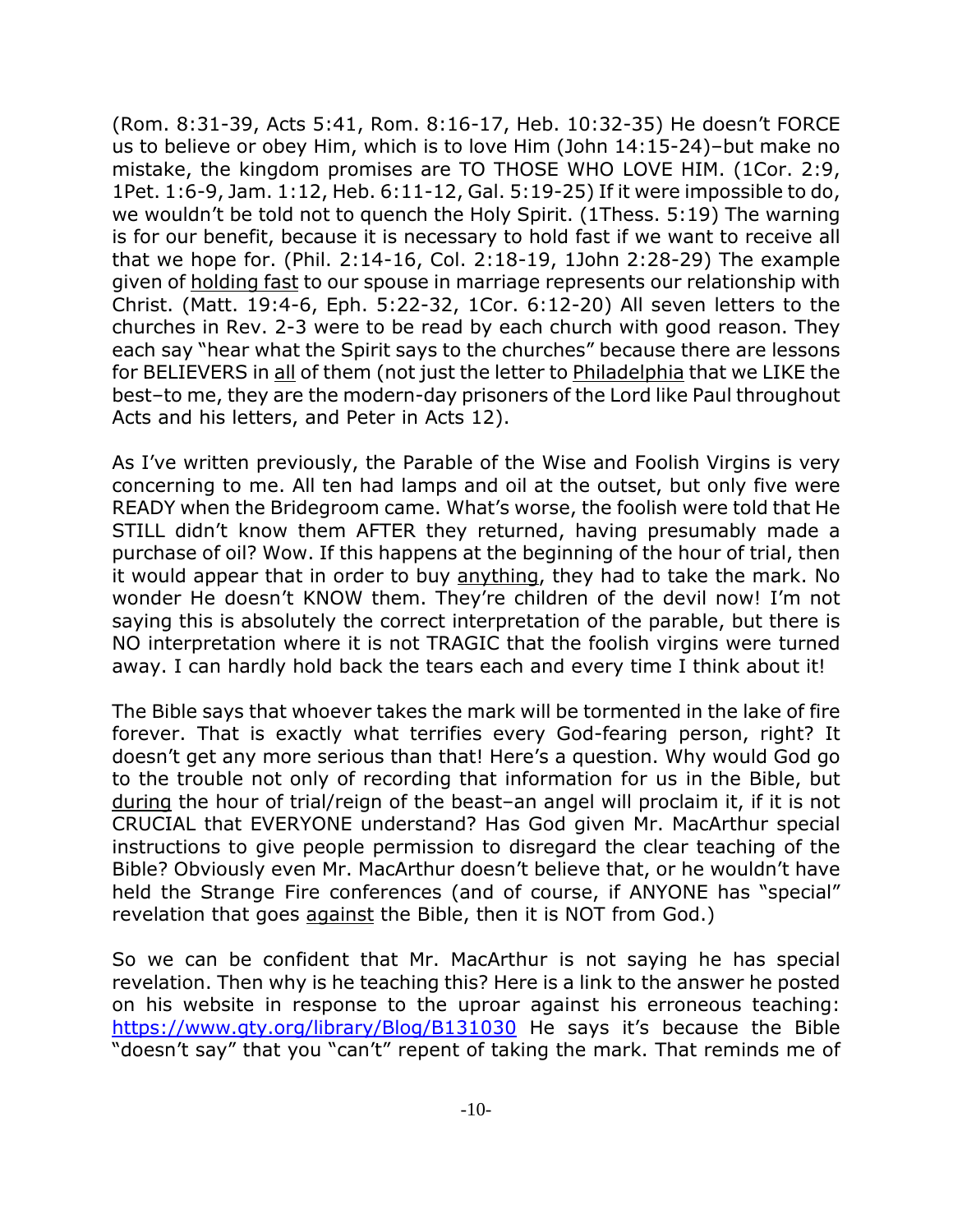baptizing infants because it "doesn't say" not to. It's common sense. Babies have not yet committed any sins to be washed from and have no concept of what sin even is, let alone intention to turn from it and follow Christ. The Bible doesn't say "be 'baptized with the sprinkling of water' so that you will believe" or "faith comes from being baptized with water." But I digress.

Since we know that Satan's purpose in all of this is to imitate God and divert worship from God to himself, we can then apply that knowledge to the mark of the beast. What is its purpose? It's obvious. God seals people with the Holy Spirit to mark them as His. Satan wants to seal people with his mark as well, since he desires to "be" God. (He also causes someone with a fatal head wound to appear to come back to life, which reminds me of how John the Baptist was beheaded. The "heads" of the beast symbolize both mountains and kings. Rev. 17:9-11, Rev. 13:3, Rev. 13:12-14) So the mark of the beast is a **counterfeit seal**.

When were born, we inherited a sinful nature due to the fall of Adam, but had not yet sinned. (Psa. 51:5, Rom.5:12-13, Rom. 7:9, Isa. 7:15-16, Rom. 7:9) At that time we belonged to God, who owns the earth, including everyone and everything in it. (Psa. 24:1) Then we became self-aware, learned right from wrong, and we ALL sinned. (Rom.3:2-26) At that point, we unknowingly placed ourselves in the domain of darkness, the "kingdom" of Satan. (Eph. 2:1-3, 2Cor. 4:3-4) But thanks to God, we heard the Good News and received the opportunity to have our sins washed away by Jesus' blood (but not everyone accepts the gift of faith). (1John 4:10, 1John 1:5-10)

Our "former sins" were committed in ignorance. (Acts 17:30) For example, the men crucifying Jesus "knew not what they did." They knew they were causing Him severe pain and taking His life, but they thought it was justified–they didn't understand that He was the innocent Son of God. (Luke 23:32-43) Paul was not aware that by persecuting Christians, he was persecuting Jesus. He thought he was doing the right thing by rounding them up, confiscating their property, and having many of them put to death. (Acts 7:58-8:3, Acts 22:3-8, Acts 9:4-5, Acts 26:9-11, 1Tim. 1:13-14)

We probably knew it when we did wrong, but we didn't understand that the penalty for it would be death–that God is HOLY and sees it ALL. (Acts 3:17-21, Heb. 4:13, Rom. 6:23, but read the whole chapter to understand that grace is not a license to sin.) Sometimes we convince ourselves that there is nothing wrong with what we do, since everyone around us thinks it's okay. But God has given us each a conscience (the "law written on our hearts"), and so unless we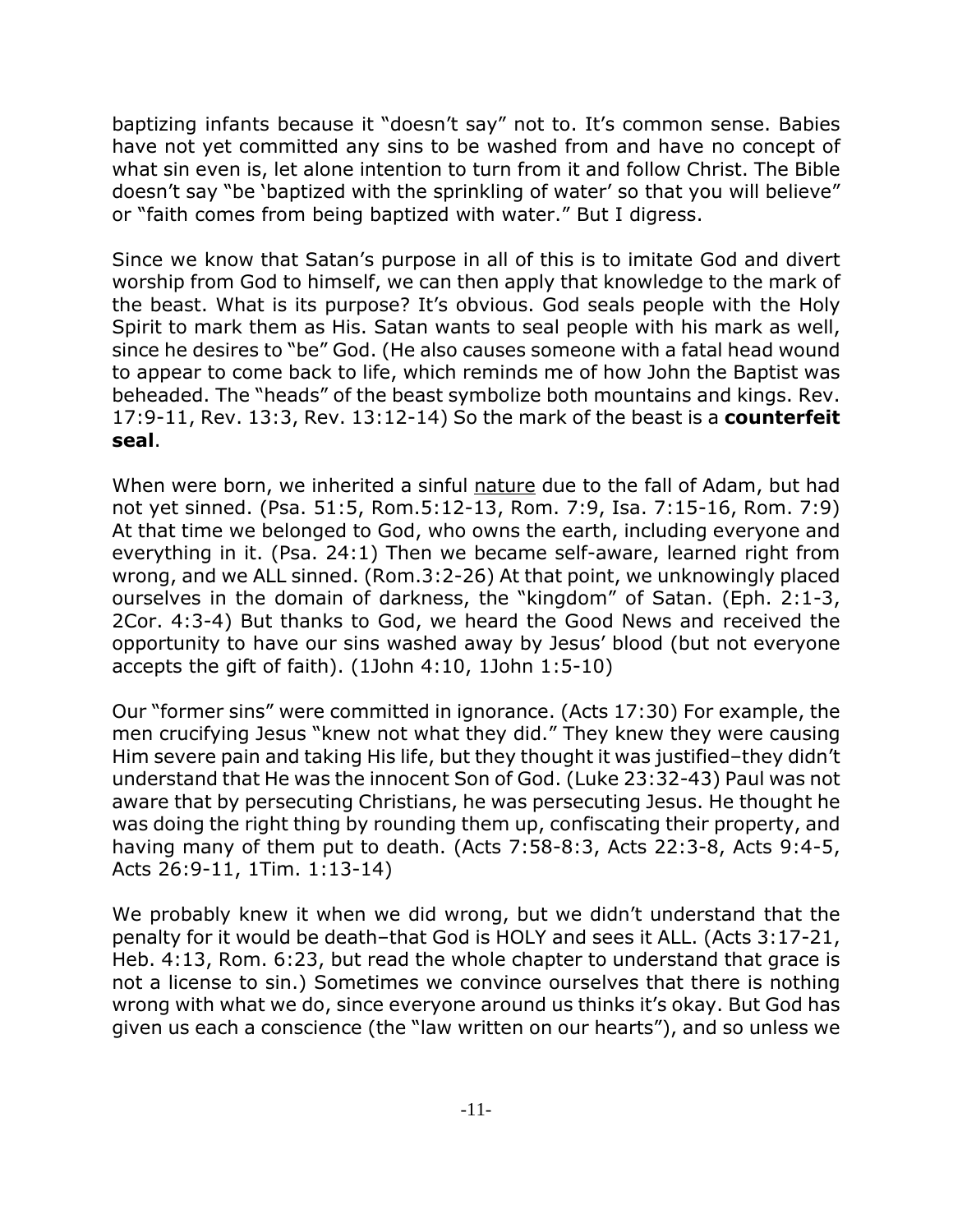sear it so that we can no longer hear it prompting us to do what is right, we DO know better. (Rom. 2:14-16, Rom. 1:18-20, 1Tim. 4:1-2)

When we accepted the message of repentance and forgiveness, along with the corresponding gift, we were transferred from the kingdom of the "ruler" or "god" of this world (Satan) into the glorious kingdom of the Son of God–we became "citizens of heaven." (Col. 1:13-14, Eph. 2:4-10) We became a new creation in Christ, empowered by the Holy Spirit to walk as Jesus walked, in a manner worthy of Him and His calling. (2Cor. 5:17, 1John 1:5-2:6, Eph. 4)

Being born again into God's family is a ONE time event. (John 1:12-13) Our names are written in the Lambs' Book of Life. (Heb. 12:22-24) We are sealed with the Holy Spirit. If we would rather be children of the devil, "despising our inheritance" and forsaking it, there is no turning back. (Heb. 6:4-9, Heb. 10:23- 39, Heb. 12) (It's not something you can do accidentally, so if you feel grieved by your behavior and want to receive a fresh start from God then you CAN repent, receive forgiveness and cleansing, and be restored to fellowship with God and your brothers and sisters in Christ. 2Cor. 2:6-11)

However, there IS such a thing as "blotting out" a name from the Book of Life. Those in Sardis were told that IF they overcome by correcting the deficiencies Jesus pointed out, THEN their names would not be blotted out. THEN they would "walk with Him in white" like those who had not "soiled their garments." (Rev. 3:1-6, Jam. 1:27, Heb. 12:14, Rev. 21:27) So while we do NOT save ourselves, our inheritance and portion in the kingdom of God is conditioned upon yielding to the Holy Spirit's work in transforming us into the image of Jesus. (Rom. 8:29-30) He does the work and we merely cooperate instead of striving against Him. Jesus taught us in the parables of the minas and talents that we must be obedient and faithful to use the gifts He gives us for His glory in order to receive a reward from Him. (Luke 19:11-27, Matt. 25:14-30, 1Cor. 12:4-11)

Remember that the  $8<sup>th</sup>$  chapter of Romans also teaches that we MUST have His Spirit if we truly ARE His, and that those who have Him dwelling in them DO submit to God and walk in the spirit, and that we must suffer with Him IF we are to glory with Him. We need to pay attention to all of it, not just the fluffy parts that make us feel reassured that God still loves us no matter what. (2Tim. 3:12-13, 1John 3) The man in the parable Jesus told about the wedding banquet who did not put on the wedding garment that had been PROVIDED accepted the invitation. He "showed up," but He had not "put on Christ" similar to those who thought that having some sort of vague connection to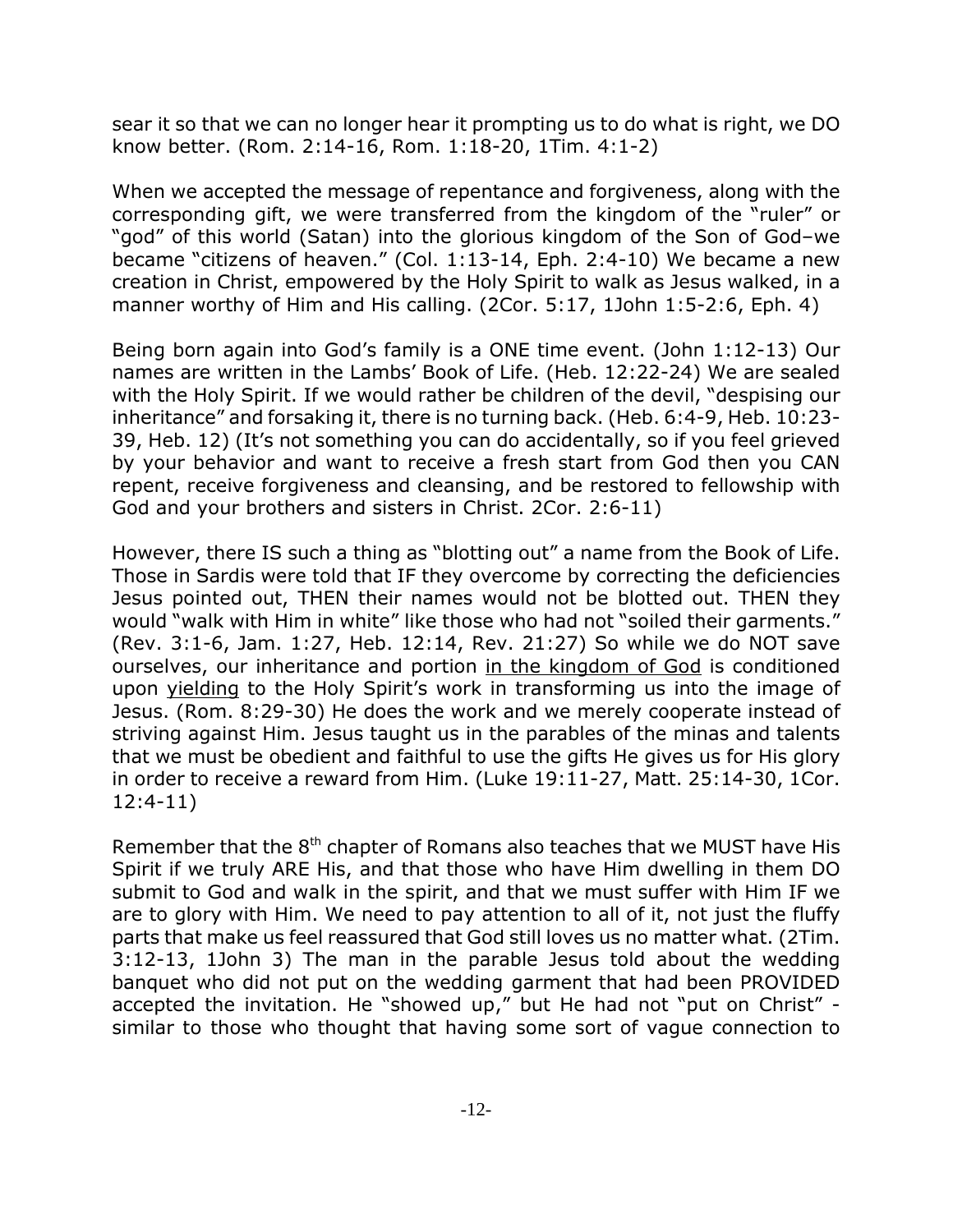Jesus saved them, but they were not allowed in. (Matt. 22:1-14, Luke 13:22- 30, Rom. 13:14, Gal. 3:26-27)

We should be looking forward to His return with great anticipation because we are READY. We are walking in the LIGHT, fully CLOTHED, with nothing to be ashamed of. (2Cor. 5:1-5, 2Tim. 4:6-8, Rom. 8:16-25, 1Cor. 9:24-27, Col. 3:23-25, 1John 2:27-29, Matt. 25:1-13, 1Thess. 5:4-10) We have examined ourselves as Paul told us to do and we are confident that we will receive our inheritance. (2Cor. 13:5, Gal. 5:16-25, 2 Pet. 1:3-12, Rev. 2-3, Eph. 1:11-14, Heb. 10:32-36, Heb. 3:5-17) If we do not bother to examine ourselves, or we do and find ourselves lacking but are not willing to change our ways, then that is cause for concern. We must accept discipline from God and encourage one another to live up to our high calling. (1Cor. 11:30-32, Heb. 12:3-11, Phil. 3:13-21, Col. 2-3, Eph. 4, 1Thess. 2:11-12, 2Thess. 1, Rev. 3:19, 2Cor. 13:11, Titus 2, Heb. 10:23-25)

If we are on the earth when these things written in Rev. 13 come to pass, God will not "understand" that even though He did NOT cast a delusion over us, we wanted to save our physical lives by taking the mark–knowing that it is idolatry because it is putting trust in and ascribing worship to a false god, knowing that those around us who are deceived do not have their names written in the Book of Life. **Anyone who does so will be officially born of Satan, not God**. That is why it's called the hour of trial. It is a TEST. (Dan. 7:21-22, 25, Isa. 48:10, Jam. 1:2-4, Jam. 1:12-16, 1Pet. 1:6-7) That is why it calls for such endurance. What will we choose–to lose our lives in order to gain our souls, or to survive? This is why Jesus said those very harsh words in Luke 21:19, Matt. 16:25-26, Mark 8:35-38, Luke 9:24-26 and John 12:25, but especially:

*"Whoever acknowledges me before others, I will also acknowledge before my Father in heaven. But whoever disowns me before others, I will disown before my Father in heaven. "Do not suppose that I have come to bring peace to the earth. I did not come to bring peace, but a sword. For I have come to turn " 'a man against his father, a daughter against her mother, a daughter-in-law against her mother-in-law—a man's enemies will be the members of his own household.' Anyone who loves their father or mother more than me is not worthy of me; anyone who loves their son or daughter more than me is not worthy of me. Whoever does not take up their cross and follow me is not worthy of me. Whoever finds their life will lose it, and whoever loses their life for my sake will find it. Anyone who welcomes you welcomes me, and anyone who welcomes me welcomes the one who sent me. Whoever welcomes a prophet as a prophet will receive a prophet's reward, and whoever welcomes a righteous person as a righteous person will receive a righteous*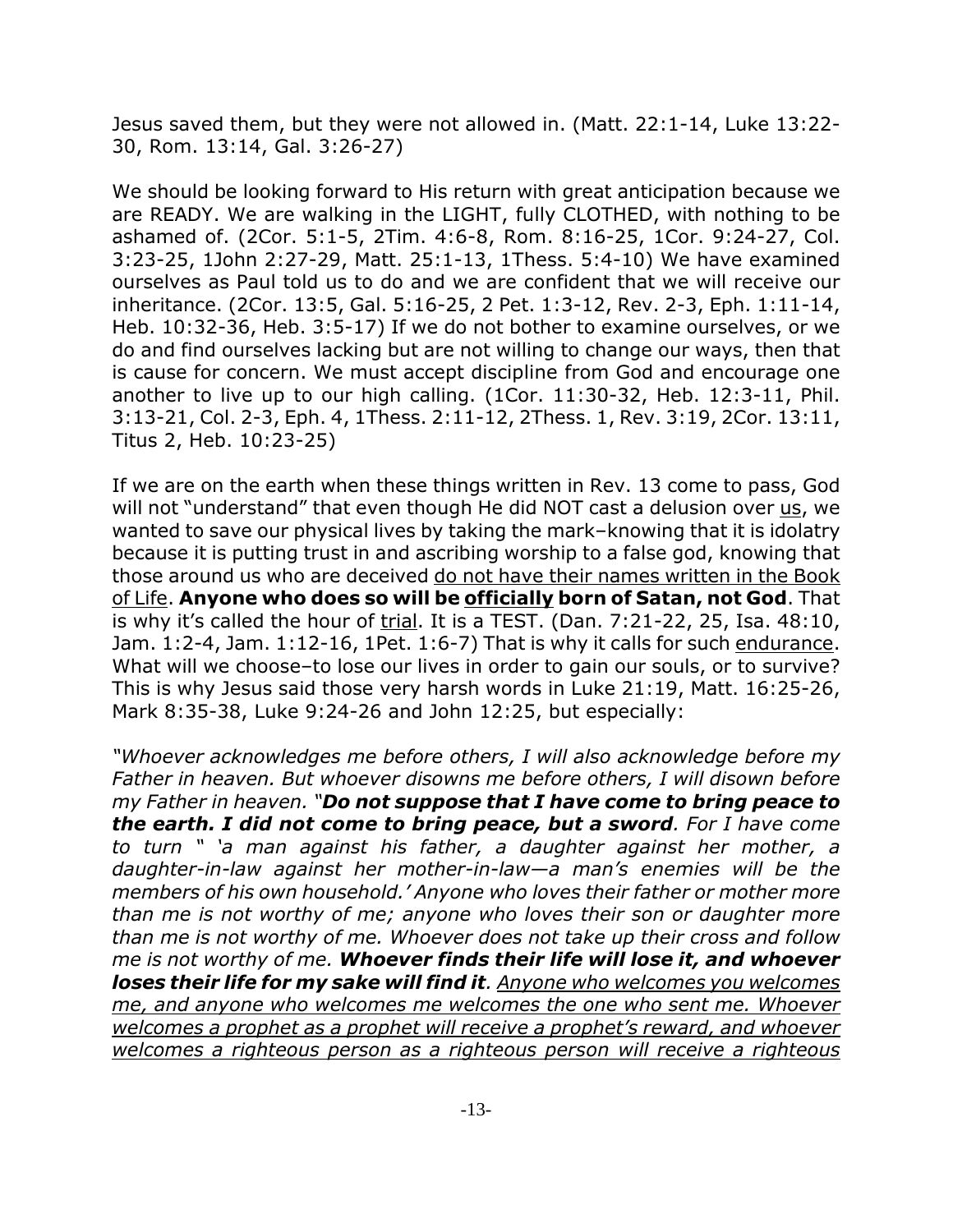*person's reward. And if anyone gives even a cup of cold water to one of these little ones who is my disciple, truly I tell you, that person will certainly not lose their reward." Matthew 10:32-42*

Why do you suppose the person who gives a cup of water to someone because they are a prophet receive the same reward as the prophet himself? In my opinion, it's because in the ultimate fulfillment of those words, it may cost a person's LIFE–not only to refuse the mark, but also to support those who refuse to take the mark. Dangerous times. We have a type of it in the Old Testament when Saul was pursuing David. Saul found out that some priests had sheltered and assisted David, so he had them, their families and even their livestock killed! (1 Sam. 22)

*Let us, therefore, make every effort to enter that rest, so that no one will perish by following their example of disobedience. For the word of God is alive and active. Sharper than any double-edged sword, it penetrates even to dividing soul and spirit, joints and marrow; it judges the thoughts and attitudes of the heart. Nothing in all creation is hidden from God's sight. Everything is uncovered and laid bare before the eyes of him to whom we must give account. Therefore, since we have a great high priest who has ascended into heaven, Jesus the Son of God, let us hold firmly to the faith we profess. For we do not have a high priest who is unable to empathize with our weaknesses, but we have one who has been tempted in every way, just as we are—yet he did not sin. Let us then approach God's throne of grace with confidence, so that we may receive mercy and find grace to help us in our time of need. Hebrews 4:11-16*

The "sword" that Jesus referred to in Matt. 10:34 above (as bringing instead of peace) is the same one that divides soul and spirit–the word of God. (John 12:48) Later in this article, we see that He also kindles a fire, in addition to clearing His threshing floor. (Matt. 3:12) Jesus is not our "buddy", He is our Lord and the King of ALL–and He loves us enough to lay down His life for us. What could He possibly ask of us that would be "too much"? He doesn't even ask us to do ANYTHING of our own power. (Eph. 3:14-21, Eph. 6:10-20, Col. 1:9-23, 2Thess. 2:11-12, 2Pet. 1:3-12)

*Humble yourselves, therefore, under the mighty hand of God so that at the proper time he may exalt you, casting all your anxieties on him, because he cares for you. Be sober-minded; be watchful. Your adversary the devil prowls around like a roaring lion, seeking someone to devour. Resist him, firm in your faith, knowing that the same kinds of suffering are being experienced by your brotherhood throughout the world. And*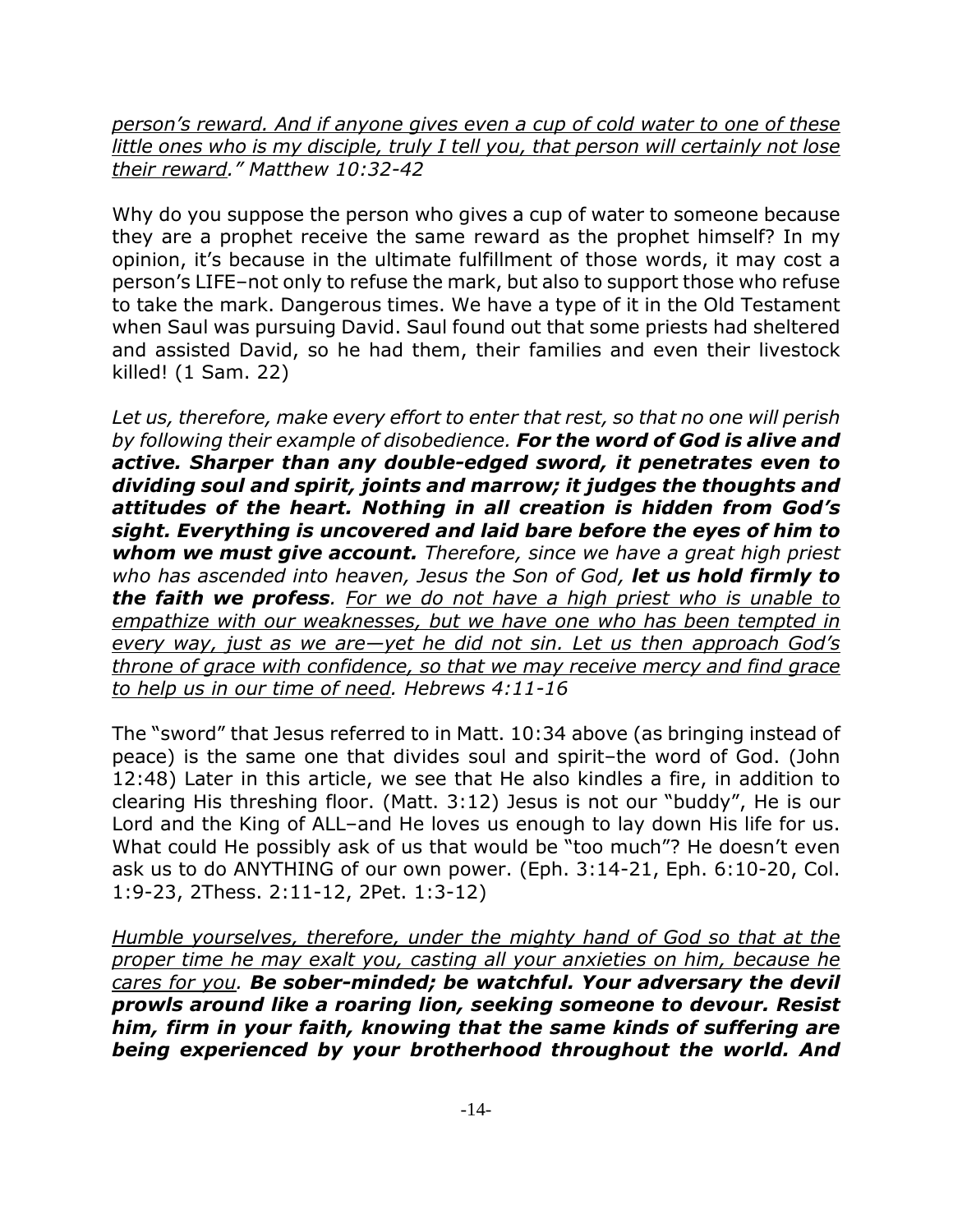*after you have suffered a little while, the God of all grace, who has called you to his eternal glory in Christ, will himself restore, confirm, strengthen, and establish you. To him be the dominion forever and ever. Amen. 1 Peter 5:6-11*

Let's look in more detail at the information contained in Revelation 13 about this mark of the beast. What is it and its effect? When does this occur? Who causes it and who does it affect? Where does this happen? Why? For how long? What must believers alive on earth at this time do?

*And I saw a beast rising out of the sea, with ten horns and seven heads, with ten diadems on its horns and blasphemous names on its heads. And the beast that I saw was like a leopard; its feet were like a bear's, and its mouth was like a lion's mouth. And to it the dragon gave his power and his throne and great authority. One of its heads seemed to have a mortal wound, but its mortal wound was healed, and the whole earth marveled as they followed the beast. And they worshiped the dragon, for he had given his authority to the beast, and they worshiped the beast, saying, "Who is like the beast, and who can fight against it?" And the beast was given a mouth uttering haughty and blasphemous words, and it was allowed to exercise authority for forty-two months. It opened its mouth to utter blasphemies against God, blaspheming his name and his dwelling, that is, those who dwell in heaven. Also it was allowed to make war on the saints and to conquer them. And authority was given it over every tribe and people and language and nation, and all who dwell on earth will worship it, everyone whose name has not been written before the foundation of the world in the book of life of the Lamb who was slain. If anyone has an ear, let him hear: If anyone is to be taken captive, to captivity he goes; if anyone is to be slain with the sword, with the sword must he be slain. Here is a call for the endurance and faith of the saints. Then I saw another beast rising out of the earth. It had two horns like a lamb and it spoke like a dragon. It exercises all the authority of the first beast in its presence, and makes the earth and its inhabitants worship the first beast, whose mortal wound was healed. It performs great signs, even making fire come down from heaven to earth in front of people, and by the signs that it is allowed to work in the presence of the beast it deceives those who dwell on earth, telling them to make an image for the beast that was wounded by the sword and yet lived. And it was allowed to give breath to the image of the beast, so that the image of the beast might even speak and might cause those who would not worship the image of the beast to be slain. Also it causes all, both small and great, both rich and poor, both free and slave, to be marked on the right hand or the forehead, so that no one can buy or sell unless he has the mark, that is, the name of the beast or*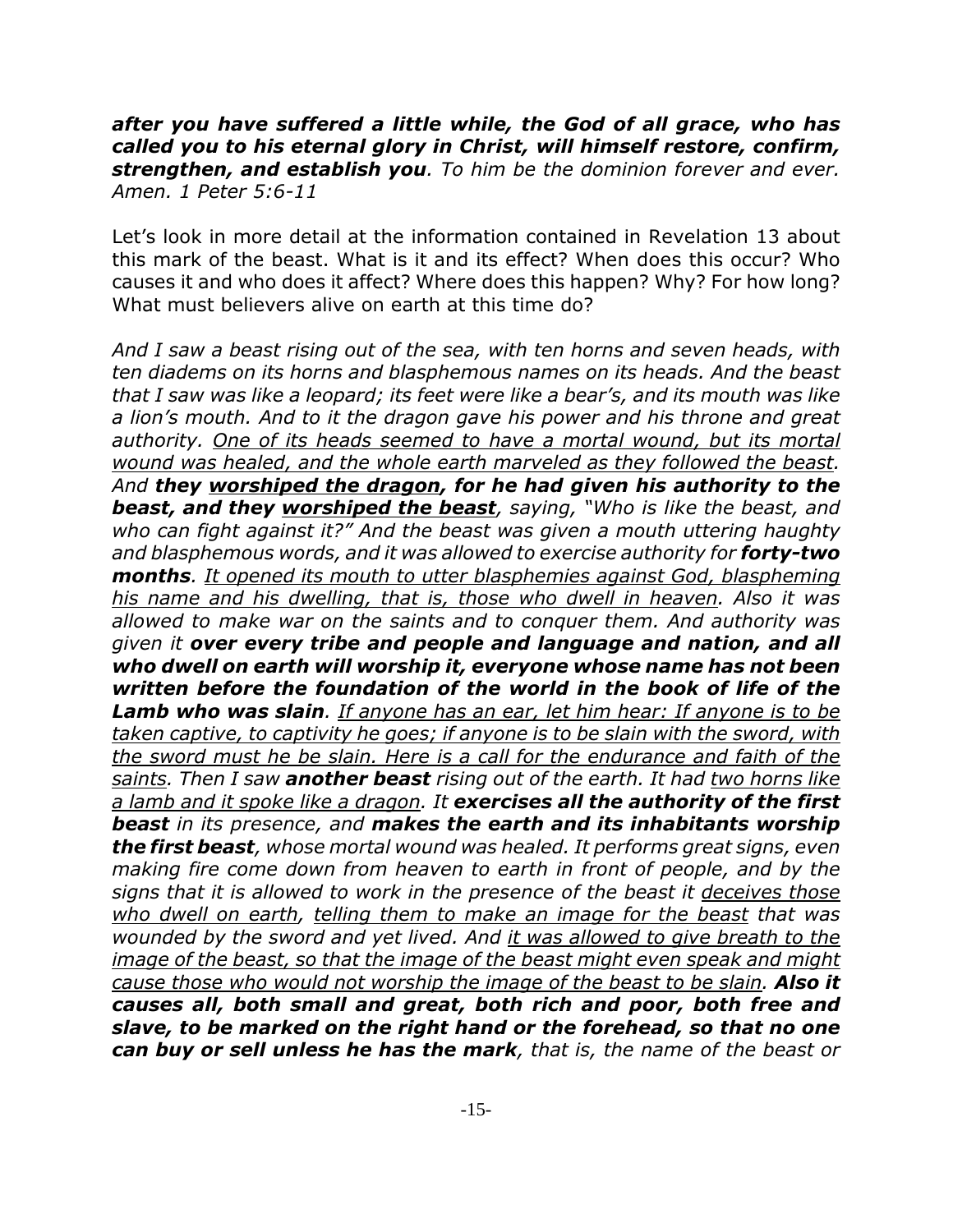*the number of its name. This calls for wisdom: let the one who has understanding calculate the number of the beast, for it is the number of a man, and his number is 666. Revelation 13:1-18*

*What is it and its effect?* It is the number (666) or name of the beast on the right hand or forehead, and it is required in order to buy and sell. *Who causes it, and who does it affect?* The dragon (Satan) who gives his authority to the first beast, both demanding worship, and a second beast who appears to enforce it. *Where?* On earth, affecting the world. *Why?* Satan has always wanted to be God (not "a god," but THE God.) He hates God and everyone who loves Him, and He is the "father of lies." (John 8:44, 1John 2:9-11, 1John 3:15, 1John 4:20) *For how long?* 42 months. (Also see Dan. 7:25) *What must believers alive on earth at this time do?* Endure. Refuse the mark and refuse to worship the beast, even if it costs our lives. Fear God, not men. (Matt. 10:28, Gal. 1:10, Prov. 3:5-8) Lose our lives to gain them. (Matt. 10:32-42) (Also see the passage at the top of the article.)

To find out when, as well as some additional information about why and who, we can look at Revelation 12:

*And a great sign appeared in heaven: a woman clothed with the sun, with the moon under her feet, and on her head a crown of twelve stars. She was pregnant and was crying out in birth pains and the agony of giving birth. And another sign appeared in heaven: behold, a great red dragon, with seven heads and ten horns, and on his heads seven diadems. His tail swept down a third of the stars of heaven and cast them to the earth. And the dragon stood before the woman who was about to give birth, so that when she bore her child he might devour it. She gave birth to a male child, one who is to rule all the nations with a rod of iron, but her child was caught up to God and to his throne, and the woman fled into the wilderness, where she has a place prepared by God, in which she is to be nourished for 1,260 days. Now war arose in heaven, Michael and his angels fighting against the dragon. And the dragon and his angels fought back, but he was defeated, and there was no longer any place for them in heaven. And the great dragon was thrown down, that ancient serpent, who is called the devil and Satan, the deceiver of the whole world—he was thrown down to the earth, and his angels were thrown down with him. And I heard a loud voice in heaven, saying, "Now the salvation and the power and the kingdom of our God and the authority of his Christ have come, for the accuser of our brothers has been thrown down, who accuses them day and night before our God. And they have conquered him by the blood of the Lamb and by the word of their testimony, for they loved not their lives even unto death. Therefore, rejoice, O heavens and you who*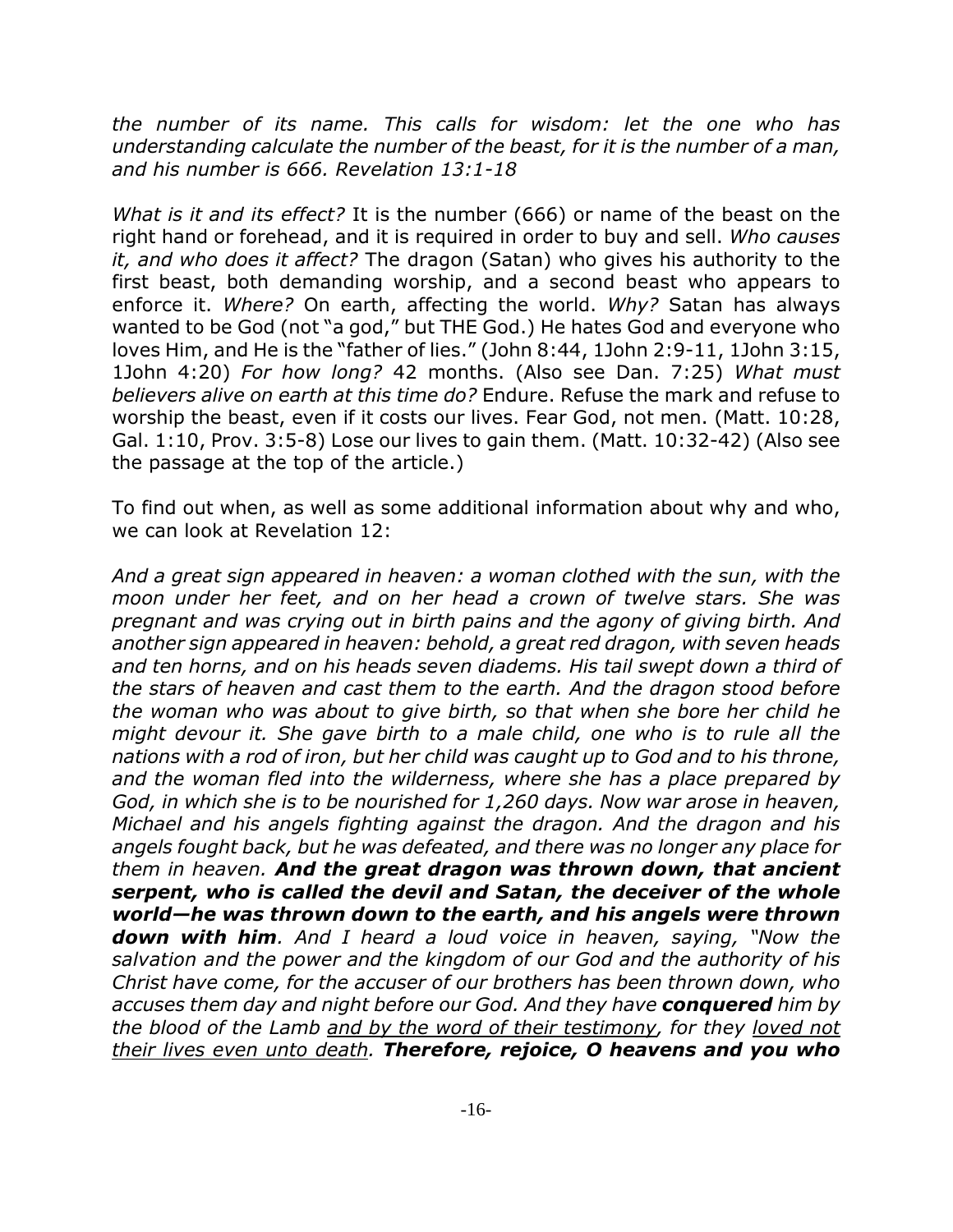*dwell in them! But woe to you, O earth and sea, for the devil has come down to you in great wrath, because he knows that his time is short!" And when the dragon saw that he had been thrown down to the earth, he pursued the woman who had given birth to the male child. But the woman was given the two wings of the great eagle so that she might fly from the serpent into the wilderness, to the place where she is to be nourished for a time, and times, and half a time. The serpent poured water like a river out of his mouth after the woman, to sweep her away with a flood. But the earth came to the help of the woman, and the earth opened its mouth and swallowed the river that the dragon had poured from his mouth. Then the dragon became furious with the woman and went off to make war on the rest of her offspring, on those who keep the commandments of God and hold to the testimony of Jesus. And he stood on the sand of the sea. Revelation 12:1-17*

So this occurs after Satan is cast out of heaven once and for all. He knows that "his time is short" before Jesus will return to put a stop to his reign of terror. This was prophesied in Isa. 14:12-21, Ezek. 28:11-19 (which are dual prophecies about a historical king AND Satan). Satan "fell" spiritually before he tempted Eve, but he still had access to heaven at least up until the time Jesus ascended to His Father. (We know this because of the pre-enactment with Joshua "standing in" for Jesus in the vision where his robes are filthy and Satan accuses him in Zech. 3, 2Cor. 5:21, John 20:17.) Many believe that Satan was banned from heaven shortly after creation, but notice that reference is made to terrorizing the nations. There were not any nations yet when only Adam and Eve had been created. Additionally, Satan was able to accuse Job, just as we see he does with all of the saints in the passage above. We know that God tolerates "vessels of wrath" for as long as He sees fit, for His own purposes. (Rom. 9:14-22) If we cleanse ourselves from the dishonorable, we will be vessels fit for honorable use by the Master of the House. (2Tim. 2:19-26, 2Cor. 6:14-18)

We know Jesus said that this will be the greatest tribulation ever experienced and ever to BE experienced by the whole world, followed by His return to reign on earth, when He will judge the survivors among the nations. (Matt. 24:21-27, Matt. 25:31-46, Joel 2:32) Prior to His return, He will take the great power He received from His Father (Matt. 28:18, Dan. 7:13-14, John 20:17) and begin reigning in earnest, with a rod of iron, rewarding His own servants and destroying those on earth who rose up against Him. (Rev. 11:15-19, Dan. 7:9- 10, Rev. 20:4, Matt. 19:28-30, Dan. 7:26-27, Heb. 2:8, Luke 19:27, Isa. 66:15-16, Rev. 14:17-20, Isa. 63:2-6, Rev. 19:11-21, Joel 3:11-17)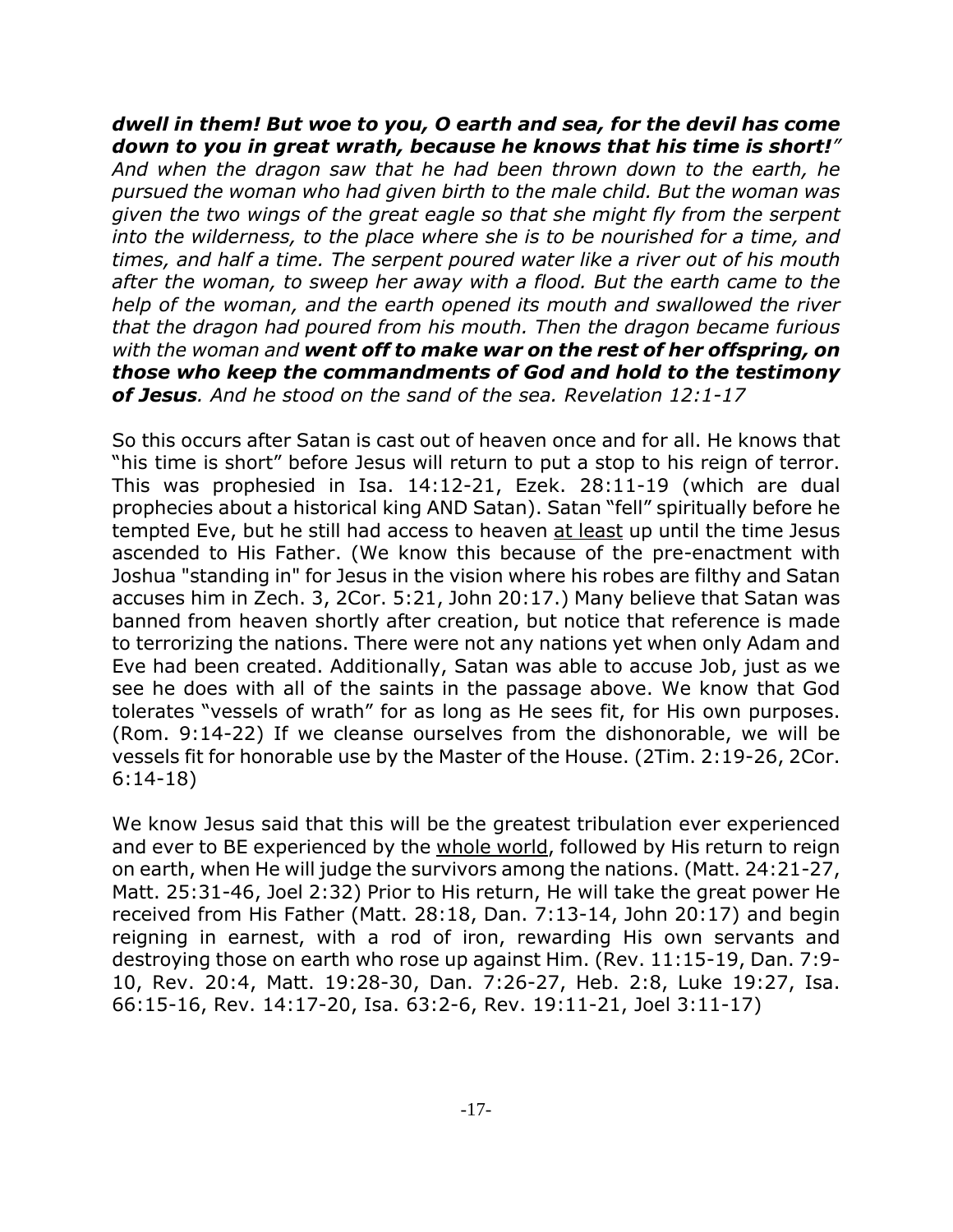So we know these things have not happened yet. We can also learn from the passages that the time of tribulation (although referred to as "the time of Jacob's trouble" - Jer. 30:4-11) affects all "those who" dwell on earth. "Those who" dwell in heaven have already conquered Satan with their testimony. (Rev. 12:9-12) They didn't love their lives even unto death, which indicates severe persecution, but yet the hour of trial has not yet begun. In other words, these match the description of the Church of Philadelphia, who "tested out" of the hour of trial.

*"But watch yourselves lest your hearts be weighed down with dissipation and drunkenness and cares of this life, and that day come upon you suddenly like a trap. For it will come upon all who dwell on the face of the whole earth. But stay awake at all times, praying that you may have strength to escape all these things that are going to take place, and to stand before the Son of Man." Luke 21:34-36*

*For this we declare to you by a word from the Lord, that we who are alive, who are left until the coming of the Lord, will not precede those who have fallen asleep. For the Lord himself will descend from heaven with a cry of command, with the voice of an archangel, and with the sound of the trumpet of God. And the dead in Christ will rise first. Then we who are alive, who are left, will be caught up together with them in the clouds to meet the Lord in the air, and so we will always be with the Lord. Therefore encourage one another with these words. 5:1 Now concerning the times and the seasons, brothers, you have no need to have anything written to you. For you yourselves are fully aware that the day of the Lord will come like a thief in the night. While people are saying, "There is peace and security," then sudden destruction will come upon them as labor pains come upon a pregnant woman, and they will not escape. But you are not in darkness, brothers, for that day to surprise you like a thief. For you are all children of light, children of the day. We are not of the night or of the darkness. So then let us not sleep, as others do, but let us keep awake and be sober. For those who sleep, sleep at night, and those who get drunk, are drunk at night. But since we belong to the day, let us be sober, having put on the breastplate of faith and love, and for a helmet the hope of salvation. For God has not destined us for wrath, but to obtain salvation through our Lord Jesus Christ, who died for us so that whether we are awake or asleep we might live with him. Therefore encourage one another and build one another up, just as you are doing. 1 Thessalonians 4:15- 5:11*

*And a great sign appeared in heaven: a woman clothed with the sun, with the moon under her feet, and on her head a crown of twelve stars. She was*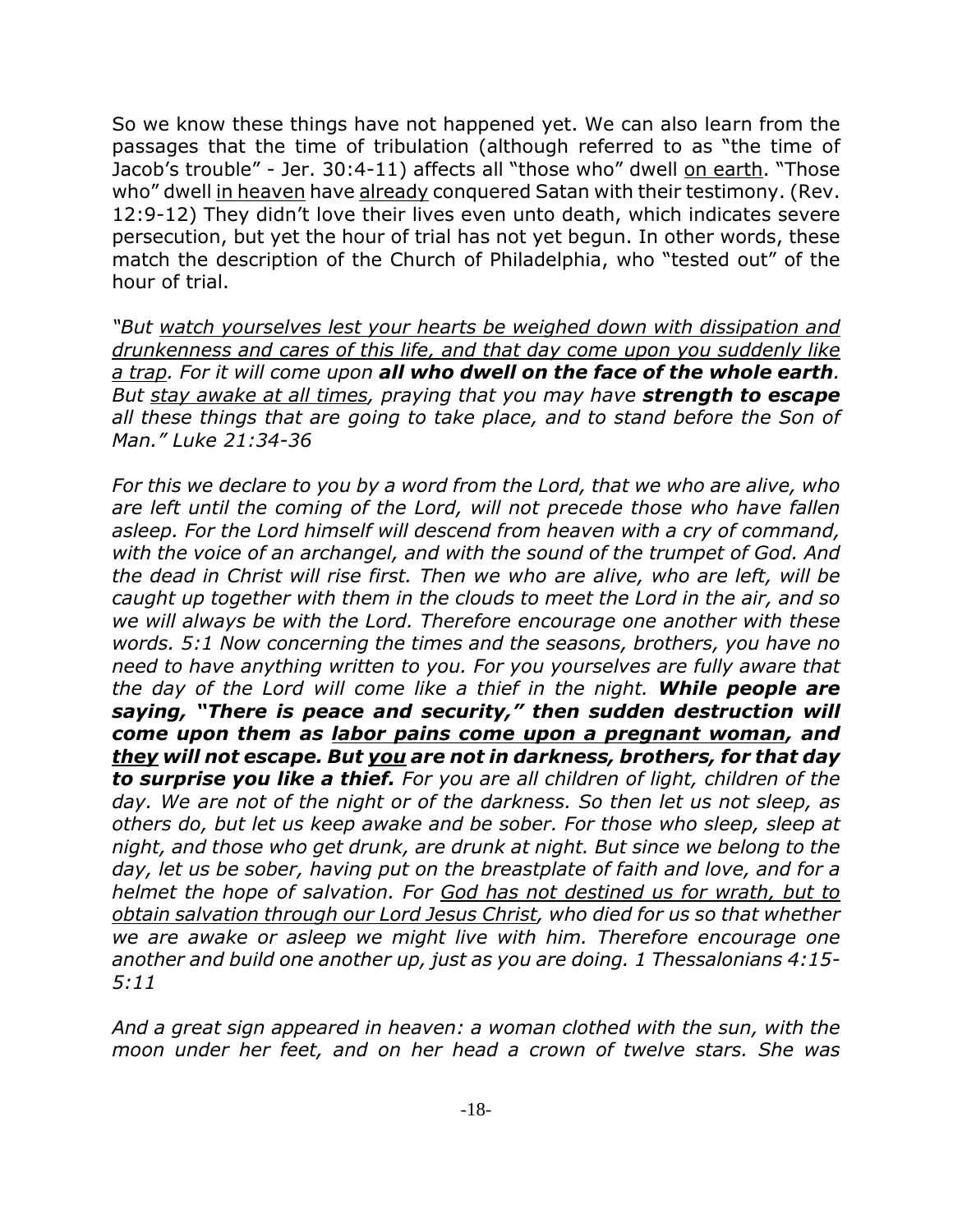*pregnant and was crying out in birth pains and the agony of giving birth. And another sign appeared in heaven: behold, a great red dragon, with seven heads and ten horns, and on his heads seven diadems. His tail swept down a third of the stars of heaven and cast them to the earth. And the dragon stood before the woman who was about to give birth, so that when she bore her child he might devour it. She gave birth to a male child, one who is to rule all the nations with a rod of iron, but her child was caught up to God and to his throne, and the woman fled into the wilderness, where she has a place prepared by God, in which she is to be nourished for 1,260 days. Revelation 12:1-6*

*"And to the angel of the church in Philadelphia write: 'The words of the holy one, the true one, who has the key of David, who opens and no one will shut, who shuts and no one opens. "'I know your works. Behold, I have set before you an open door, which no one is able to shut. I know that you have but little power, and yet you have kept my word and have not denied my name. Behold, I will make those of the synagogue of Satan who say that they are Jews and are not, but lie—behold, I will make them come and bow down before your feet, and they will learn that I have loved you. Because you have kept my word about patient endurance, I will keep you from the hour of trial that is coming on the whole world, to try those who dwell on the earth. I am coming soon. Hold fast what you have, so that no one may seize your crown. The one who conquers, I will make him a pillar in the temple of my God. Never shall he go out of it, and I will write on him the name of my God, and the name of the city of my God, the new Jerusalem, which comes down from my God out of heaven, and my own new name. He who has an ear, let him hear what the Spirit says to the churches.' Revelation 3:7-13*

I personally am not sure about the exact timing of the group in Rev. 7:9-17. They do fit the description in Rev. 19:7-8, Rev. 21:4 and Rev. 22:14. They have washed their robes and also have definitely SUFFERED for the sake of Jesus and WILL reign with Him in the millennium. The group that seems to fit the description of the church of Philadelphia is in Rev. 14:1-5, which appears to occur before the hour of trial (since the angel warned about it afterwards). They have names written on them and are on Mt. Zion (representing the temple - Heb. 12:22) like in Rev. 3:12. They are firstfruits (Rom. 8:23, 2Thess. 2:13, Jam. 1:18) and follow Jesus. (John 10:16) Like Jesus, they are spotless and blameless (2Pet. 3:11-18, Isa. 53:7, Zeph. 3:11-13, Eph. 5:25-27, John 13:3- 10, John 15:3) So it would appear that perhaps they are the wise virgins, who were KNOWN by Him, because they are ONE with Him. (John 17, Luke 20:34- 36, 1Cor. 6:17, Rom. 8:9)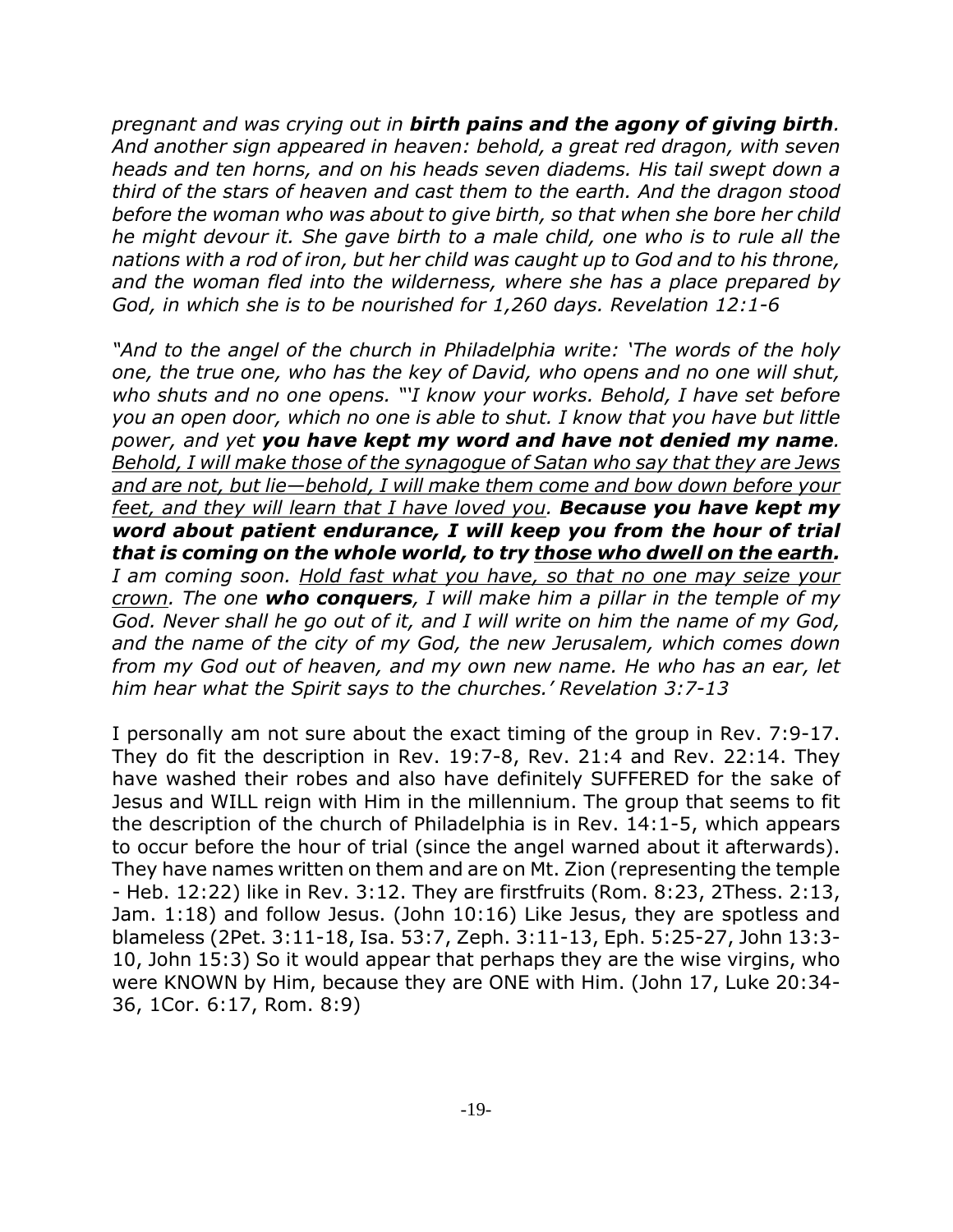But my point in this article isn't to pinpoint when the rapture occurs. I am aware of the various viewpoints, including John's being told to "come up here" in Rev. 4:1-2, as well as the "man child" caught up to the throne in Rev. 12:5 (who fits the description not only of Jesus, but also of the Church of Thyatira in Rev. 2:18-29; we are told that the goal is that we reach the state of being a "mature man" in Christ in Eph. 4:13). It's enough to know that believers do not suffer GOD'S wrath, and those who are "called, chosen AND faithful" return WITH Him (and only they among believers do). (Rev. 17:14, Zech. 14:3, Psa. 110, esp. v. 3, Jude 1:14-15, Deut. 33:3 - the term "holy ones" is not *restricted* to angels.)

Have you ever tried to read the Bible without the section headings, paragraph breaks and chapter breaks? If you do, it will often become apparent that things are related that have been separated by editors. Potentially, one such passage is Matt. 16:24-17:20. Jesus discusses how He will return to reward those who took up their crosses and followed Him, ending that discussion with "some present will not see death" (which brings to mind 1Cor. 15:51). Right after that is the transfiguration (which only SOME of His disciples are present for - John 6:70, John 15:16). And what are the remaining disciples doing when they return from the MOUNTAIN (like Mt. Zion in Rev. 14:1)? They are unsuccessfully battling a demon! (Dan. 7:21-22)

Those who claim that NO ONE escapes the hour of trial/reign of the beast (despite Jesus' words to the contrary) and those who say EVERYONE who claims to believe escapes (despite "having no oil in their lamps") are equally wrong. Jesus returns WITH His called, chosen and faithful (they have all three of these qualities) at the seventh bowl of wrath. His people have been "those who dwell in heaven" during the wrath, cursed by Satan during the hour of trial (Rev. 13:6, the Church is a temple built of living stones - 1Pet. 2)–those who were unable to enter the temple during the bowls of wrath. (Rev. 15:7-8)

Another side note: For some reason many Bible translators have replaced the Greek word "and" with "then" or "now", and "after these things" with "after this." For myself, I would rather they stick with what it says, as you lose the plural version of "things" when you say "this", and you add an element of consecutive time that may not have been intended when you say "then" or "now" instead of "and." Some of these things John the Beloved is shown take place on earth and some in heaven; some occur concurrently and he is only shown one at a time. I think that the substitution of "insignificant" words has caused much confusion.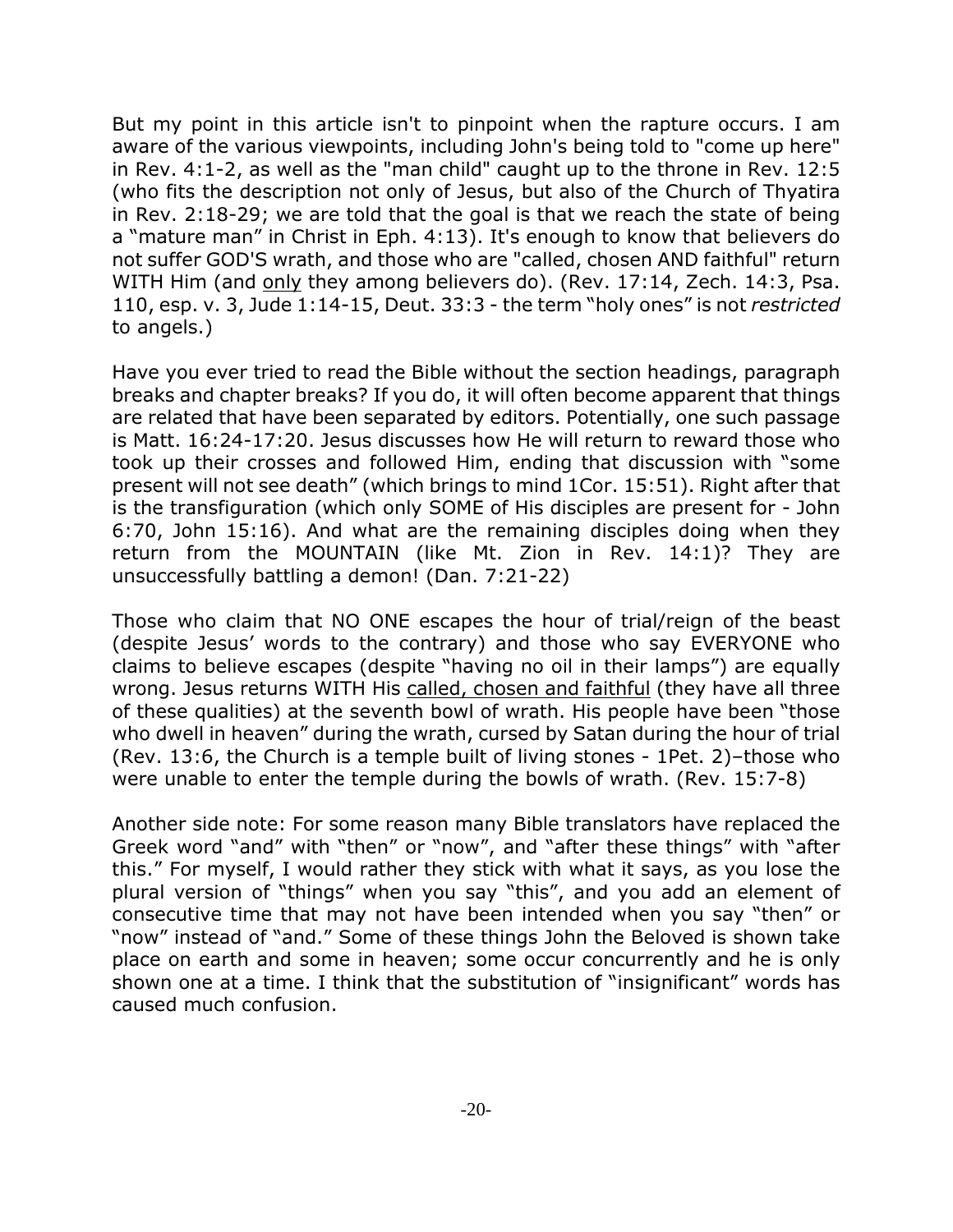*And one of the seven angels who had the seven bowls came and said to me, "Come, I will show you the judgment of the great prostitute who is seated on many waters, with whom the kings of the earth have committed sexual immorality, and with the wine of whose sexual immorality the dwellers on earth have become drunk." And he carried me away in the Spirit into a wilderness, and I saw a woman sitting on a scarlet beast that was full of blasphemous names, and it had seven heads and ten horns. The woman was arrayed in purple and scarlet, and adorned with gold and jewels and pearls, holding in her hand a golden cup full of abominations and the impurities of her sexual immorality. And on her forehead was written a name of mystery: "Babylon the great, mother of prostitutes and of earth's abominations." And I saw the woman, drunk with the blood of the saints, the blood of the martyrs of Jesus. When I saw her, I marveled greatly. But the angel said to me, "Why do you marvel? I will tell you the mystery of the woman, and of the beast with seven heads and ten horns that carries her. The beast that you saw was, and is not, and is about to rise from the bottomless pit and go to destruction.* And *the dwellers on earth whose names have not been written in the book of life from the foundation of the world will marvel to see the beast, because it was and is not and is to come. This calls for a mind with wisdom: the seven heads are seven mountains on which the woman is seated; they are also seven kings, five of whom have fallen, one is, the other has not yet come, and when he does come he must remain only a little while. As for the beast that was and is not, it is an eighth but it belongs to the seven, and it goes to destruction. And the ten horns that you saw are ten kings who have not yet received royal power, but they are to receive authority as kings for one hour, together with the beast. These are of one mind, and they hand over their power and authority to the beast. They will make war on the Lamb, and the Lamb will conquer them, for he is Lord of lords and King of kings, and those with him are called and chosen and faithful." Revelation 17:1-14*

*And I heard what seemed to be the voice of a great multitude, like the roar of many waters and like the sound of mighty peals of thunder, crying out, "Hallelujah! For the Lord our God the Almighty reigns. Let us rejoice and exult and give him the glory, for the marriage of the Lamb has come, and his Bride has made herself ready; it was granted her to clothe herself with fine linen, bright and pure"—for the fine linen is the righteous deeds of the saints. And the angel said to me, "Write this: Blessed are those who are invited to the marriage supper of the Lamb." And he said to me, "These are the true words of God." Then I fell down at his feet to worship him, but he said to me, "You must not do that! I am a fellow servant with you and your brothers who hold to the testimony of Jesus. Worship God." For the testimony of Jesus is the spirit of prophecy. Then I saw heaven opened, and behold, a white horse! The*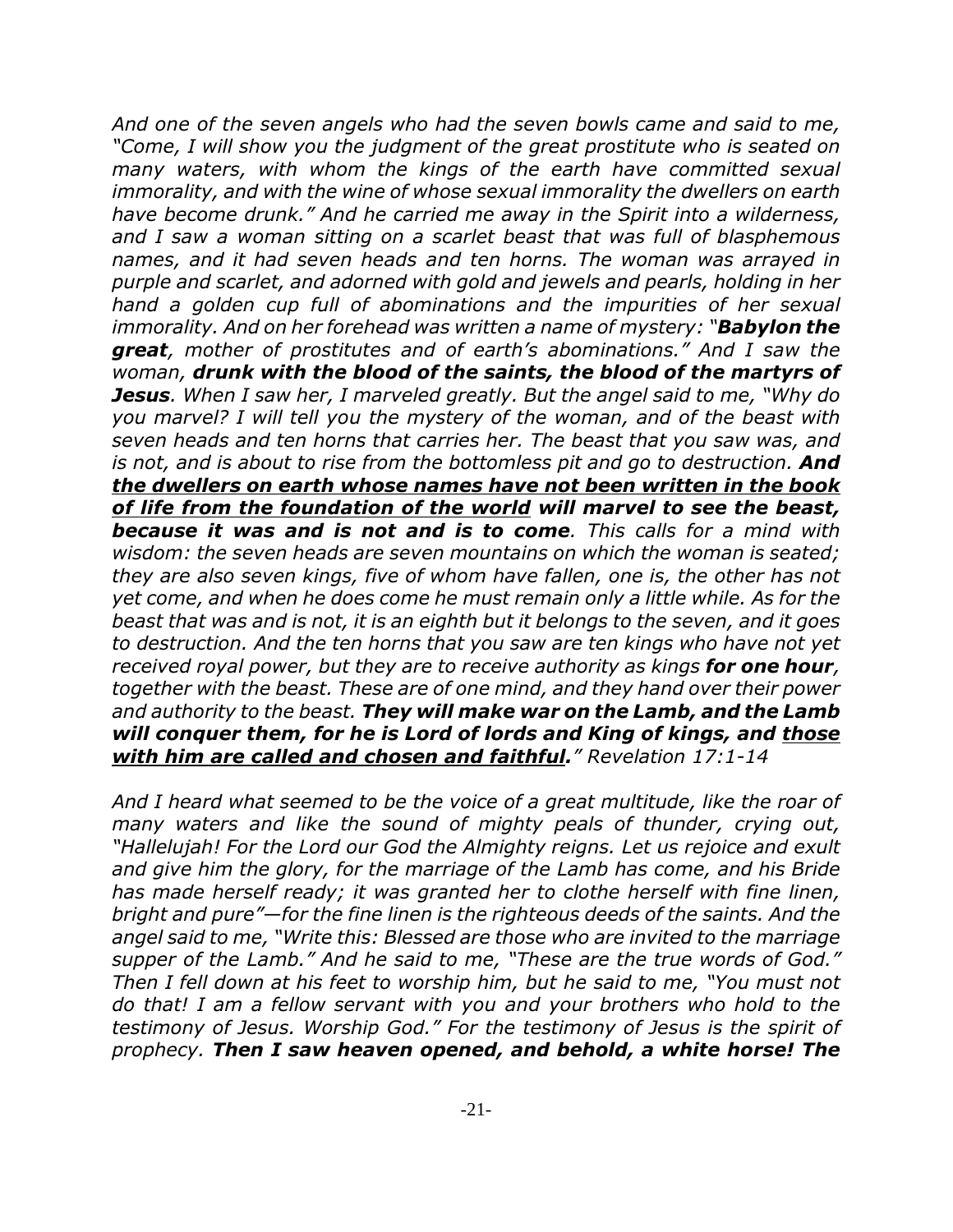*one sitting on it is called Faithful and True, and in righteousness he judges and makes war. His eyes are like a flame of fire, and on his head are many diadems, and he has a name written that no one knows but himself. He is clothed in a robe dipped in blood, and the name by which he is called is The Word of God. And the armies of heaven, arrayed in fine linen, white and pure, were following him on white horses. From his mouth comes a sharp sword with which to strike down the nations, and he will rule them with a rod of iron. He will tread the winepress of the fury of the wrath of God the Almighty. On his robe and on his thigh he has a name written, King of kings and Lord of lords. Then I saw an angel standing in the sun, and with a loud voice he called to all the birds that fly directly overhead, "Come, gather for the great supper of God, to eat the flesh of kings, the flesh of captains, the flesh of mighty men, the flesh of horses and their riders, and the flesh of all men, both free and slave, both small and great." And I saw the beast and the kings of the earth with their armies gathered to make war against him who was sitting on the horse and against his army. And the beast was captured, and with it the false prophet who in its presence had done the signs by which he deceived those who had received the mark of the beast and those who worshiped its image. These two were thrown alive into the lake of fire that burns with sulfur. And the rest were slain by the sword that came from the mouth of him who was sitting on the horse, and all the birds were gorged with their flesh. Revelation 19:6-21*

Below, we know that the advice in this next passage applies to the servants waiting for their Lord and Master to return **from** a wedding (the Greek word for wedding is the same for both the ceremony and the subsequent feast marriage - Heb. 13:4, Rev. 19:7) because of the passage following it below. These servants of God who are being judged could not have taken the mark of the beast (which is an "automatic fail"). It matters whether they "knew better" or not to do right; and it's one thing to "not get ready," and another for a servant in charge to "beat his fellow servants."

*After these things I looked, and the sanctuary of the tent of witness in heaven was opened, and out of the sanctuary came the seven angels with the seven plagues, clothed in pure, bright linen, with golden sashes around their chests. And one of the four living creatures gave to the seven angels seven golden bowls full of the wrath of God who lives forever and ever, and the sanctuary was filled with smoke from the glory of God and from his power, and no one could enter the sanctuary until the seven plagues of the seven angels were finished. Revelation 15:5-8*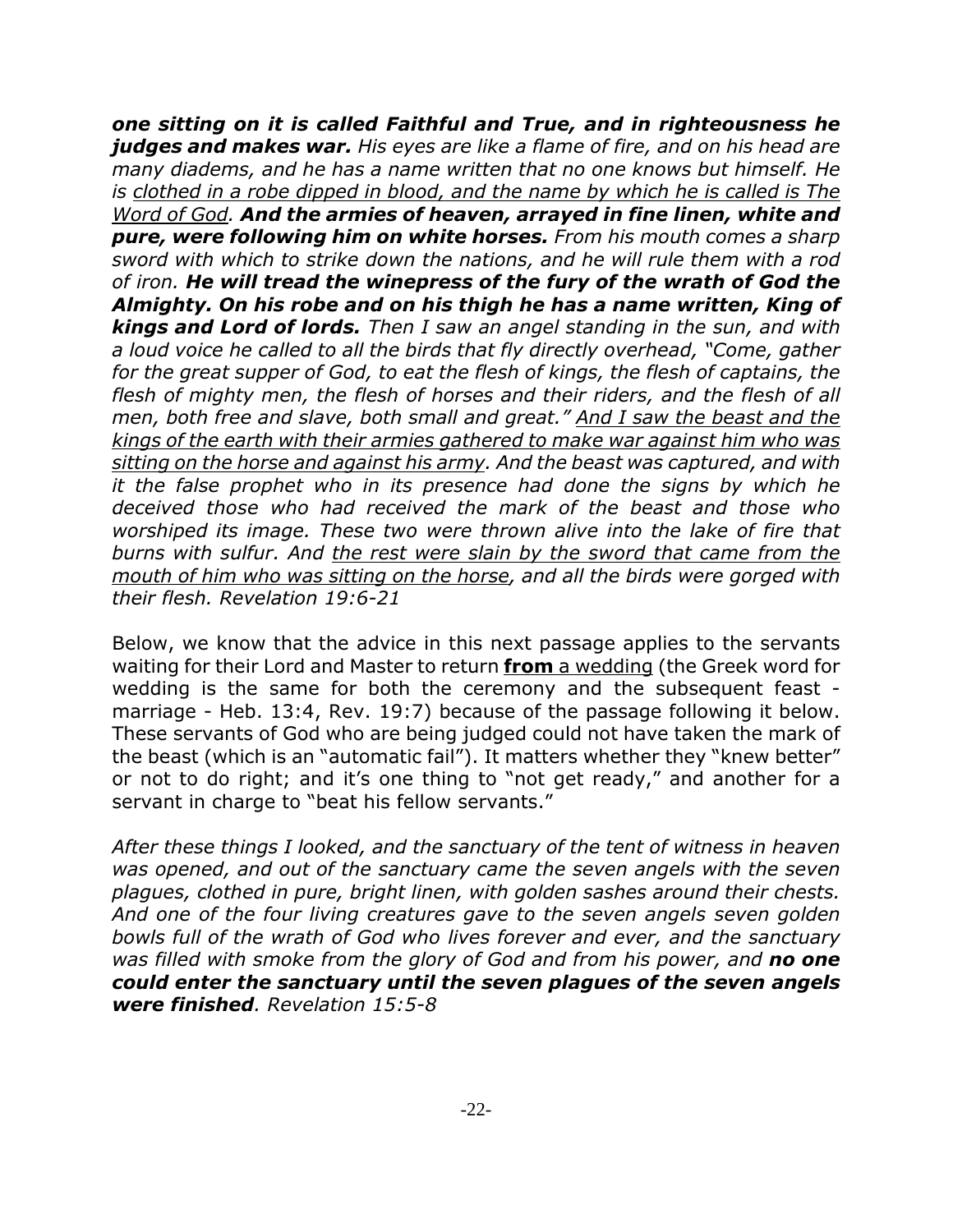*Come, my people, enter your chambers, and shut your doors behind you; hide yourselves for a little while until the fury has passed by. For behold, the LORD is coming out from his place to punish the inhabitants of the earth for their iniquity, and the earth will disclose the blood shed on it, and will no more cover its slain. Isaiah 26:20-21*

*("Behold, I am coming like a thief! Blessed is the one who stays awake, keeping his garments on, that he may not go about naked and be seen exposed!") And they assembled them at the place that in Hebrew is called Armageddon. The seventh angel poured out his bowl into the air, and a loud voice came out of the temple, from the throne, saying, "It is done!" And there were flashes of lightning, rumblings, peals of thunder, and a great earthquake such as there had never been since man was on the earth, so great was that earthquake. The great city was split into three parts, and the cities of the nations fell, and God remembered Babylon the great, to make her drain the cup of the wine of the fury of his wrath. And every island fled away, and no mountains were to be found. And great hailstones, about one hundred pounds each, fell from heaven on people; and they cursed God for the plague of the hail, because the plague was so severe. Revelation 16:15-21*

*This is now the second letter that I am writing to you, beloved. In both of them I am stirring up your sincere mind by way of reminder, that you should remember the predictions of the holy prophets and the commandment of the Lord and Savior through your apostles, knowing this first of all, that scoffers will come in the last days with scoffing, following their own sinful desires. They will say, "Where is the promise of his coming? For ever since the fathers fell asleep, all things are continuing as they were from the beginning of creation." For they deliberately overlook this fact, that the heavens existed long ago, and the earth was formed out of water and through water by the word of God, and that by means of these the world that then existed was deluged with water and perished. But by the same word the heavens and earth that now exist are stored up for fire, being kept until the day of judgment and destruction of the ungodly. But do not overlook this one fact, beloved, that with the Lord one day is as a thousand years, and a thousand years as one day. The Lord is not slow to fulfill his promise as some count slowness, but is patient toward you, not wishing that any should perish, but that all should reach repentance. But the day of the Lord will come like a thief, and then the heavens will pass away with a roar, and the heavenly bodies will be burned up and dissolved, and the earth and the works that are done on it will be exposed. 2 Peter 3:1-10*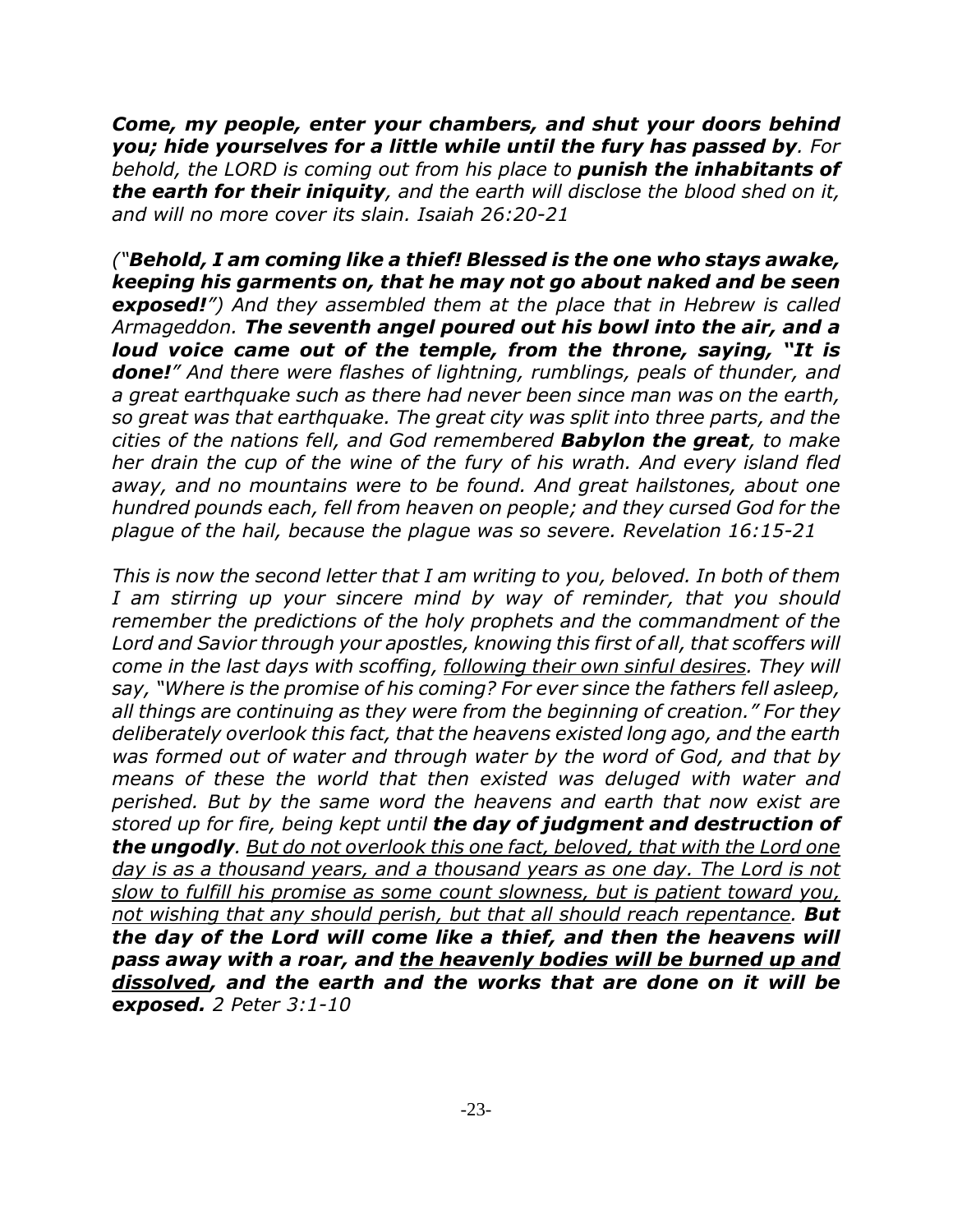*"Be dressed ready for service and keep your lamps burning, like servants waiting for their master to return from a wedding, so that when he comes and knocks they can immediately open the door for him. It will be good for those servants whose master finds them watching when he comes. Truly I tell you, he will dress himself to serve, will have them recline at the table and will come and wait on them. It will be good for those servants whose master finds them ready, even if he comes in the middle of the night or toward daybreak. But understand this: If the owner of the house had known at what hour the thief was coming, he would not have let his house be broken into. You also must be ready, because the Son of Man will come at an hour when you do not expect him." Peter asked, "Lord, are you telling this parable to us, or to everyone?" The Lord answered, "Who then is the faithful and wise manager, whom the master puts in charge of his servants to give them their food allowance at the proper time? It will be good for that servant whom the master finds doing so when he returns. Truly I tell you, he will put him in charge of all his possessions. But suppose the servant says to himself, 'My master is taking a long time in coming,' and he then begins to beat the other servants, both men and women, and to eat and drink and get drunk. The master of that servant will come on a day when he does not expect him and at an hour he is not aware of. He will cut him apart and assign him a place with the unbelievers. The servant who knows the master's will and does not get ready or does not do what the master wants will be beaten with many blows. But the one who does not know and does things deserving punishment will be beaten with few blows. From everyone who has been given much, much will be demanded; and from the one who has been entrusted with much, much more will be asked. I have come to bring fire on the earth, and how I wish it were already kindled!" Luke 12:35-49*

*And I saw an angel coming down from heaven, holding in his hand the key to the bottomless pit and a great chain. And he seized the dragon, that ancient serpent, who is the devil and Satan, and bound him for a thousand years, and threw him into the pit, and shut it and sealed it over him, so that he might not deceive the nations any longer, until the thousand years were ended. After that he must be released for a little while. Revelation 20:1-3*

*"I looked then because of the sound of the great words that the horn was speaking. And as I looked, the beast was killed, and its body destroyed and given over to be burned with fire. As for the rest of the beasts, their dominion was taken away, but their lives were prolonged for a season and a time." Daniel 7:11-12*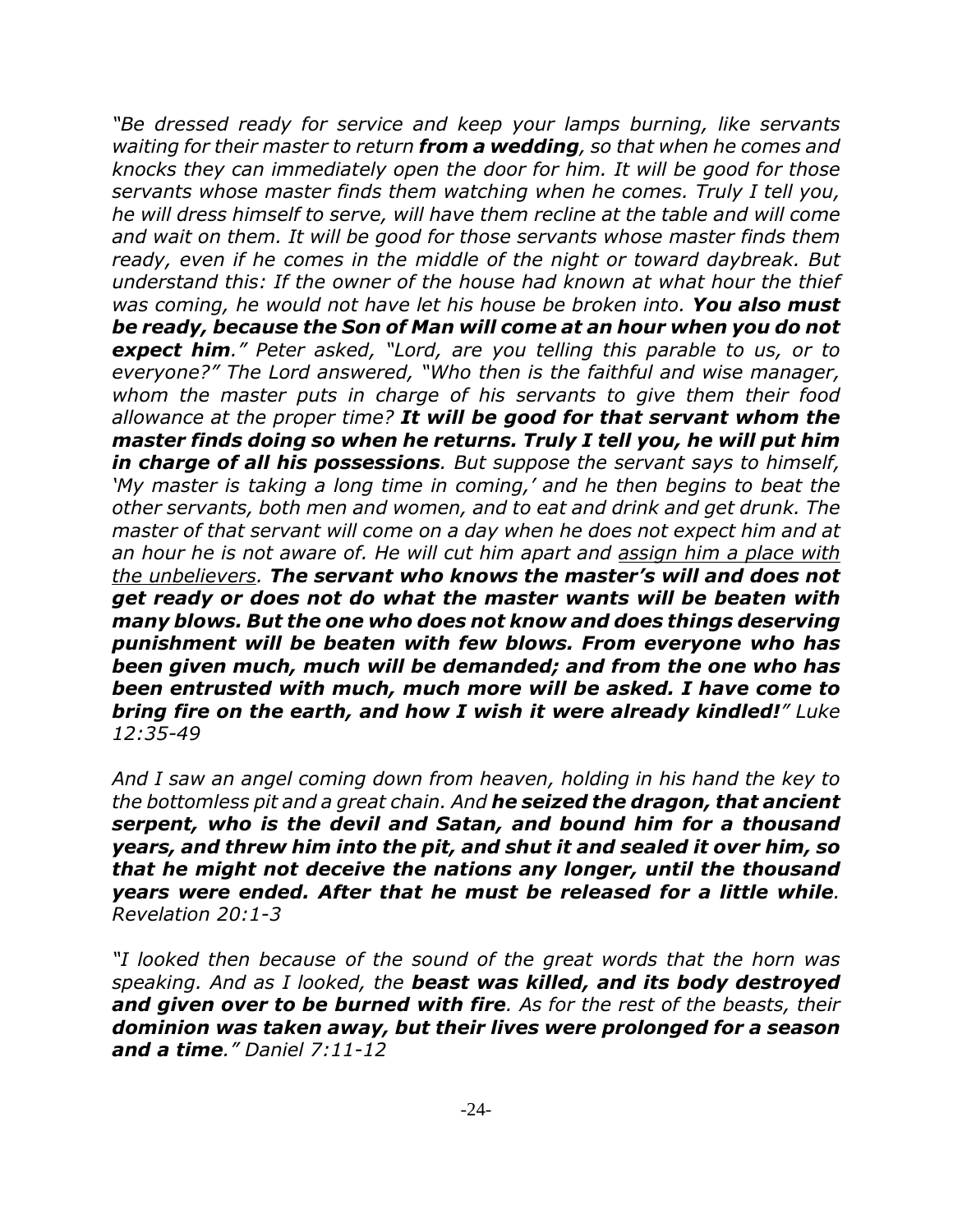In our brief study of end time events, this brings us to the beginning of the millennial reign of Jesus Christ, followed by the second resurrection, judgment, death and hades being thrown into the lake of fire along with everyone whose name is not in the Book of Life, and then the eternal kingdom. (Zech. 8, Isa. 2, Isa. 11, Isa. 30:26, Isa. 60, Isa. 65-66, Zech. 14, Micah 3-4, Rev. 20:7-22:5)

How amazing it is that God tells us all these things in advance! (Matt. 24:25) **I would be extremely relieved if Mr. MacArthur would very publicly retract his poorly-thought-out teaching, which reverses the warnings God was so gracious to provide**. No harm has been done yet as these things have not yet come to pass. There is still time for him to abandon his harmful hypothesis and adhere strictly to the word of God so that there will be no blood on his hands. (Ezek. 3:17-21, loosely applied) The Bible does not teach that we can take the mark of the beast, repent of it and be saved. God gave us SEVERE warnings against this, and we are not to "soften" it for anyone, negating what He said. That is going beyond the text, and it is the sort of thing people do when they want to change what God said to allow various sins that people they love commit (or that they like to do themselves). The result is people being deceived into thinking that their sin is acceptable to God. (Jer. 23:16-22, Gal. 6:7-9, 2Pet. 2:18-22)

I feel I need to refute a common false teaching: The "mark" is NOT Sunday worship. Jesus Himself is our Sabbath rest. The works that we must rest from are the same ones that He is resting from–the finished work of salvation. (Heb. 4, Heb. 1:1-4, Heb. 10, John 19:30) Our whole lives are His now that He has redeemed us, and He is our everything, forever. (1Cor. 6:18-20, Rom. 12:1-2)

Take a look at the severe consequences for idolatry in the following passage. Remember, this applies to people belonging to the one, true God, who KNEW to worship ONLY Him.

*Beware lest there be among you a man or woman or clan or tribe whose heart is turning away today from the LORD our God to go and serve the gods of those nations. Beware lest there be among you a root bearing poisonous and bitter fruit, one who, when he hears the words of this sworn covenant, blesses himself in his heart, saying, 'I shall be safe, though I walk in the stubbornness of my heart.' This will lead to the sweeping away of moist and dry alike. The LORD will not be willing to forgive him, but rather the anger of the LORD and his jealousy will smoke against that man, and the curses written in this book will settle upon him, and the LORD will blot out his name from under heaven. And the LORD will single him out from all the tribes of Israel for calamity, in*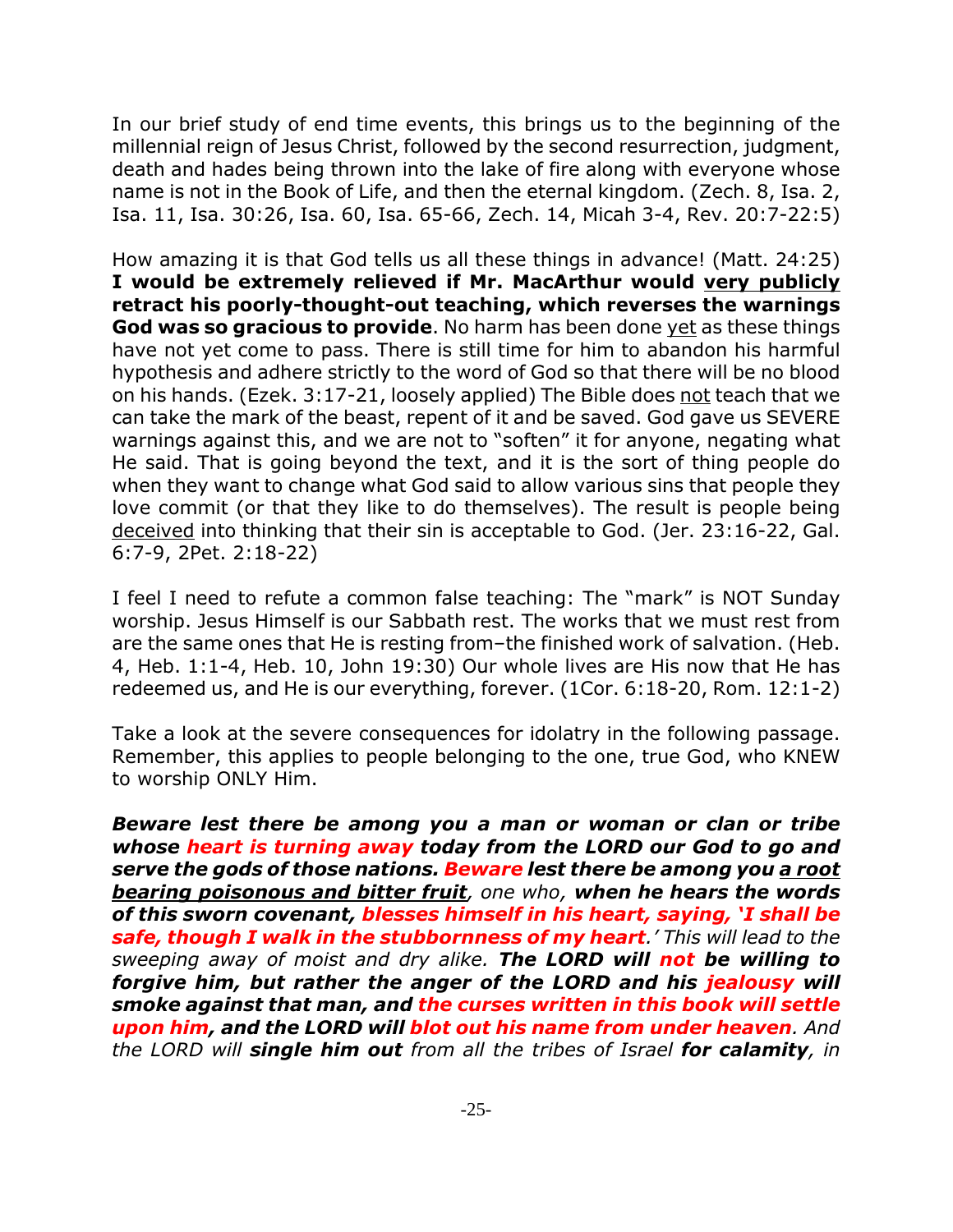*accordance with all the curses of the covenant written in this Book of the Law. Deuteronomy 29:18-21*

## *You cannot drink the cup of the Lord and the cup of demons. You cannot partake of the table of the Lord and the table of demons. Shall we provoke the Lord to jealousy? Are we stronger than he? 1 Corinthians 10:21-22*

*The one who conquers will be clothed thus in white garments, and I will never blot his name out of the book of life. I will confess his name before my Father and before his angels. Revelation 3:5*

*I warn everyone who hears the words of the prophecy of this book: if anyone adds to them, God will add to him the plagues described in this book, and if anyone takes away from the words of the book of this prophecy, God will take away his share in the tree of life and in the holy city, which are described in this book. Revelation 22:18-19*

There is a price to pay for ANY form of idolatry. Notice that the "root of bitterness" in Deut. 29:18 is mentioned again in Heb. 12:15 below. We have ONE God who does not change. He STILL hates the same things today as He has always hated. Taking the mark (which I believe will be permanent–those who have it–or at least do not have God's seal–at one point wish to die and are unable to do so over a 5-month period of time - Rev. 9:1-11) and worshiping the beast (remember, whoever refuses may be killed - Rev. 13:15) is quite an obvious practice of idolatry. (1Cor. 10:14, 1Cor. 5:11, Eph. 5:5) We are also warned to be careful not to forsake our inheritance as firstborn sons of God, which we can do by treating our fleshly passions as "our god" instead of valuing the treasure that is being kept for us in heaven. Even unrepentant covetousness is considered idolatry. (Eph. 5:5) This world and its pleasures are passing away, but the one who does the will of God will remain forever. (Matt. 6:19-34, 1John 2:15-17, Phil. 3:17-20, Rev. 3:19)

*Therefore, since we are surrounded by so great a cloud of witnesses, let us also lay aside every weight, and sin which clings so closely, and let us run with endurance the race that is set before us, looking to Jesus, the founder and perfecter of our faith, who for the joy that was set before him endured the cross, despising the shame, and is seated at the right hand of the throne of God. Consider him who endured from sinners such hostility against himself, so that you may not grow weary or fainthearted. In your struggle against sin you have not yet resisted to the point of shedding your blood. And have you forgotten the exhortation that addresses*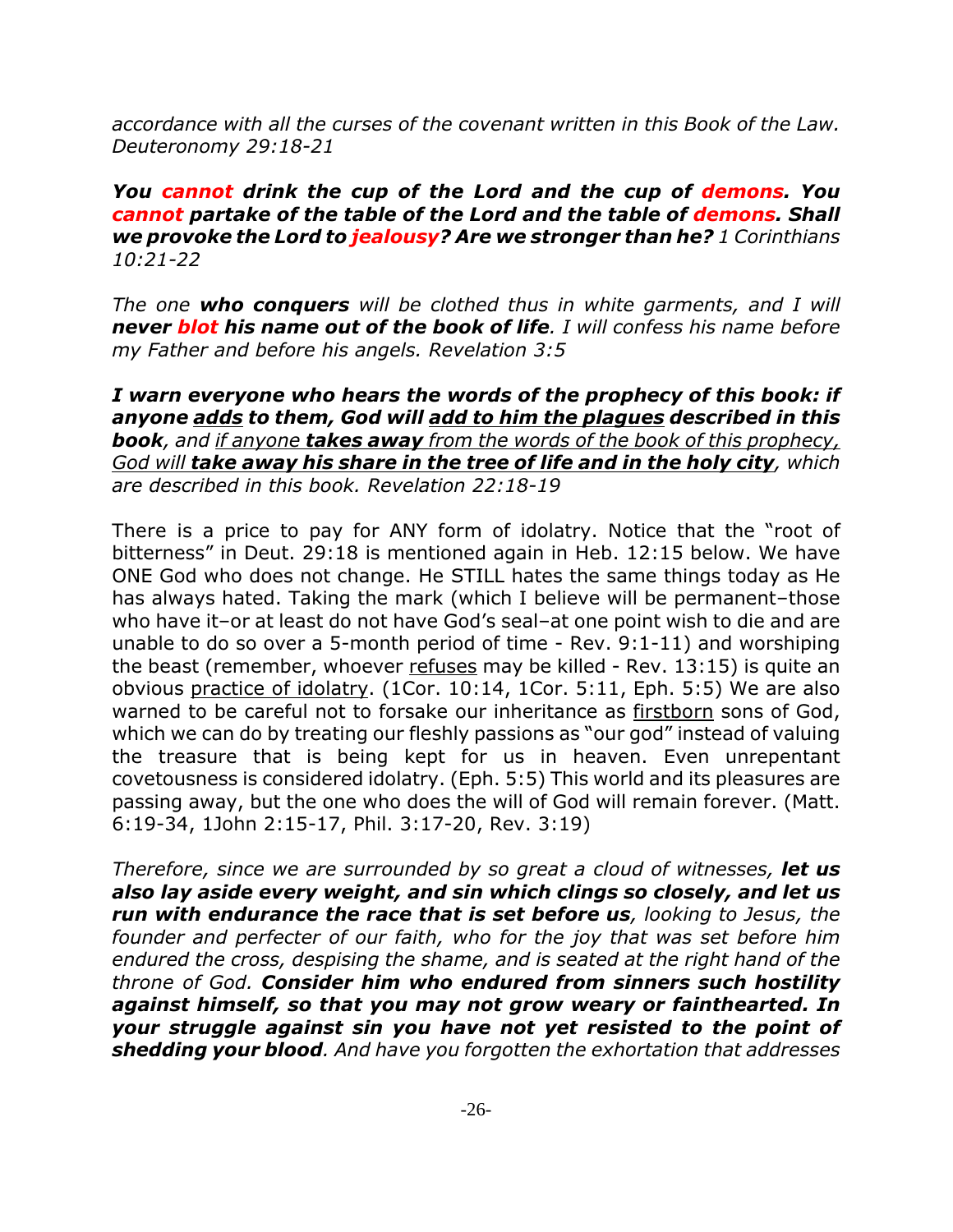*you as sons? "My son, do not regard lightly the discipline of the Lord, nor be weary when reproved by him. For the Lord disciplines the one he loves, and chastises every son whom he receives." It is for discipline that you have to endure. God is treating you as sons. For what son is there whom his father does not discipline? If you are left without discipline, in which all have participated, then you are illegitimate children and not sons. Besides this, we have had earthly fathers who disciplined us and we respected them. Shall we not much more be subject to the Father of spirits and live? For they disciplined us for a short time as it seemed best to them, but he disciplines us for our good, that we may share his holiness. For the moment all discipline seems painful rather than pleasant, but later it yields the peaceful fruit of righteousness to those who have been trained by it. Therefore lift your drooping hands and strengthen your weak knees, and make straight paths for your feet, so that what is lame may not be put out of joint but rather be healed. Strive for peace with everyone, and for the holiness without which no one will see the Lord. See to it that no one fails to obtain the grace of God; that no "root of bitterness" springs up and causes trouble, and by it many become defiled; that no one is sexually immoral or unholy like Esau, who sold his birthright for a single meal. For you know that afterward, when he desired to inherit the blessing, he was rejected, for he found no chance to repent, though he sought it with tears. For you have not come to what may be touched, a blazing fire and darkness and gloom and a tempest and the sound of a trumpet and a voice whose words made the hearers beg that no further messages be spoken to them. For they could not endure the order that was given, "If even a beast touches the mountain, it shall be stoned." Indeed, so terrifying was the sight that Moses said, "I tremble with fear." But you have come to Mount Zion and to the city of the living God, the heavenly Jerusalem, and to innumerable angels in festal gathering, and to the assembly of the firstborn who are enrolled in heaven, and to God, the judge of all, and to the spirits of the righteous made perfect, and to Jesus, the mediator of a new covenant, and to the sprinkled blood that speaks a better word than the blood of Abel. See that you do not refuse him who is speaking. For if they did not escape when they refused him who warned them on earth, much less will we escape if we reject him who warns from heaven. At that time his voice shook the earth, but now he has promised, "Yet once more I will shake not only the earth but also the heavens." This phrase, "Yet once more," indicates the removal of things that are shaken—that is, things that have been made—in order that the things that cannot be shaken may remain. Therefore let us be grateful for receiving a kingdom that cannot be shaken, and thus let us offer to God acceptable worship, with reverence and awe, for our God is a consuming fire. Hebrews 12:1-29*